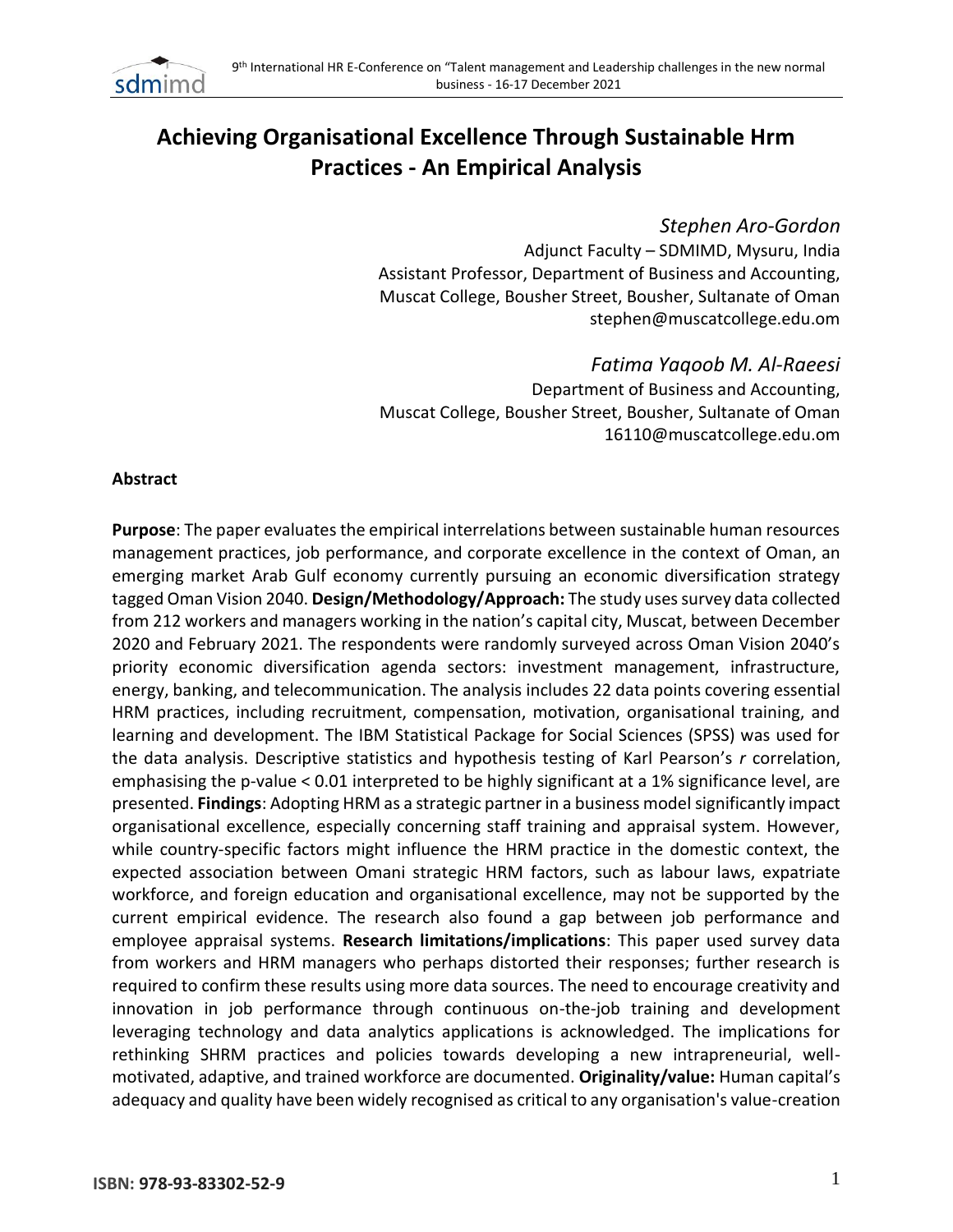

goal. Still, research to date is somewhat inconclusive on what the priority HRM practices should be in the contemporary fast-paced, technology-driven business environment. This research makes a theoretical and empirical contribution to scholarly discussions on the role of SHRM practices in modern organisations. It also adds value to SHRM research and practice. The present research is perhaps the first Oman-specific SHRM study with empirical perspectives from the Covid-19 pandemic era.

**Keywords**: Compensation management, International business, Oman Vision 2040, Organisational excellence, Strategic human resources management (SHRM).

#### **Introduction**

Strategic human resources management (SHRM) is about managing the people working in an organisation with a longer-term view of the business goals and objectives. The HR departments are responsible for overseeing the workers' recruitment plan, training sessions, evaluating employee job performance, and organising rewards, compensation management, promotions, and benefits, among other people-oriented activities. From its legacy roles set mid-twentiethcentury, transaction-based human relations movement, the HRM profession has moved on to assume entrepreneurial orientation, strategic roles in international business, mergers and acquisitions, talent development and diversity, and inclusion (Rutherford et al., 2003; Zehir *et al*., 2016; Collins *et al*., 2019; Rao & Battashi, 2019). Losing talent and competitiveness is one of the corporate leader's major concerns worldwide with a growing international perspective of HRM (Drucker, 1954; Drucker & Zahra, 2003). Added to this is that many chief learning officers have trouble justifying their annual training budgets because the traditional educational system has been unable to meet their organisations' unique talent development needs (Moldoveanu & Narayandas, 2019). Dysfunctional talent selection, retention and offboarding processes in many organisations, along with the 'dearth of HR talent', are documented (Hindle, 2008, p. 104, Spain, 2020; Dachner & Makarius, 2021)

The Covid-19 era has upended how we work, network, and collaborate through social events and seminars. Using the data sourced through its Teams platform, Microsoft (2021) indicates that 46 per cent of the global workforce are planning to move because they can now work remotely; remote job postings on LinkedIn have increased five times since the Covid-19 pandemic started; weekly meeting time has more than doubled for MS Teams users since February 2020, and 40.6 billion increase in emails were delivered in February 2021 compared to February 2020. Microsoft also suggests that silos interactions are trending up while workplace bonds are declining in distant relationships but increasing for close ones. The cost of employee turnover is as high as \$600 billion in 2018 and \$800 billion by 2020; one-third of workers who leave their jobs has been attributed to the twin reasons of unsupportive management and a lack of development opportunities (Rogers, 2021). Furthermore, on-the-job learning and onboarding have become challenging to accomplish in the increasingly virtual environment due to increased autonomy. Winning new clients has also become challenging without in-person meetings, although remote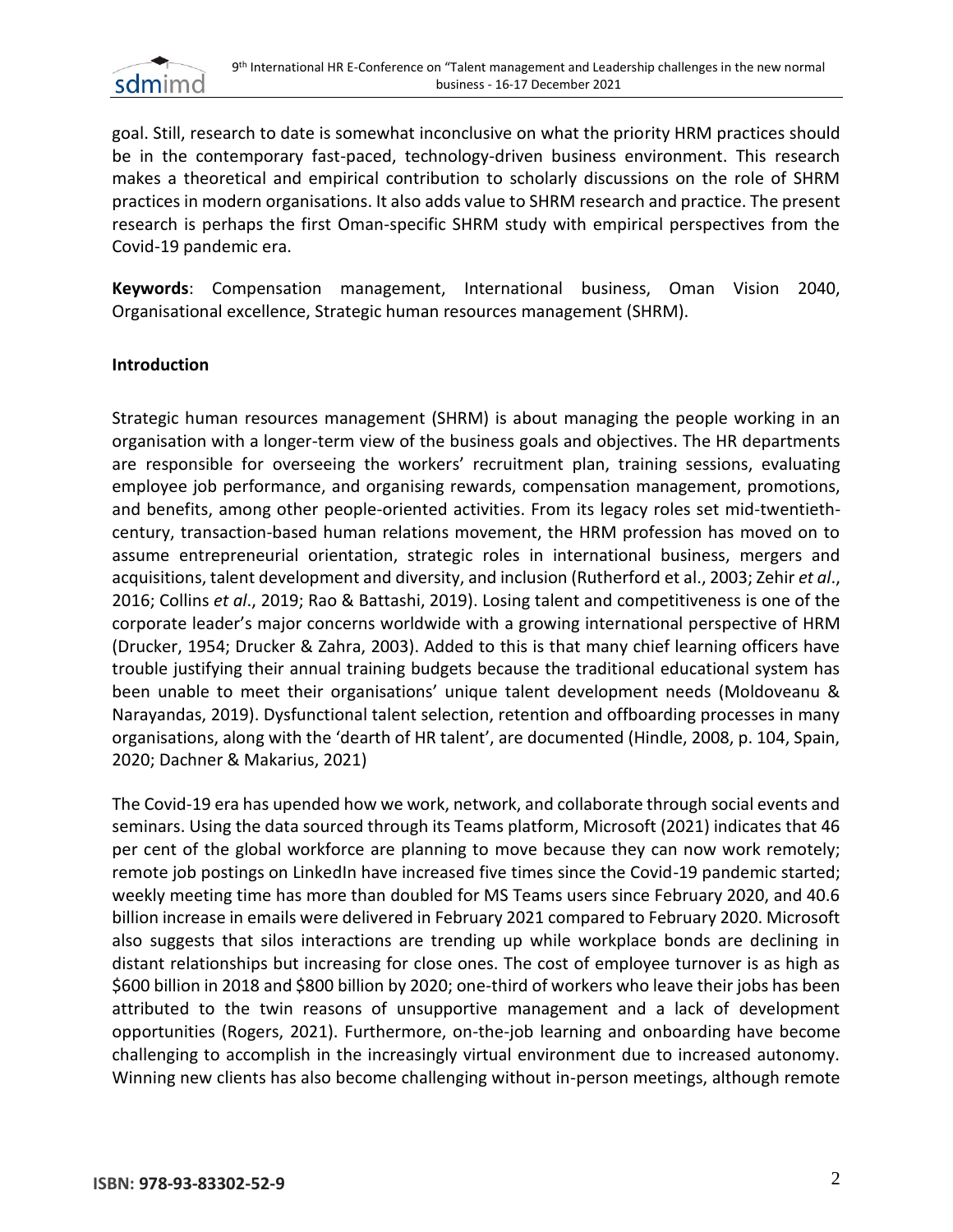

working has improved communications and inclusive meetings and talents (CFA Institute, 2021; Burkhardt, 2021).

The CFA Institute (2021) alludes to the imperatives for HRM's proactiveness and clarity in the emerging work environment, such as knowing when and why people are needed in-person in the office, what is meant by "hybrid working" versus "flexible working"? Talent talents have observed the increased need for exploring the benefits of virtual collaboration without compromising the flexibility and desirable empowerment of workers. The need for managers to show empathy and adjust to the new informality that the covid-19 pandemic era might have brought is also acknowledged. In contrast, there has been a recognition for virtual learning fatigue, leading to calls for new approaches to training and development.

The question at the crux of the scholarly discussion about strategic HRM practice and organisational excellence is this: Is there a significant relationship between HRM practice and institutional excellence to warrant the view in the progressive schools of thought that HRM should be seen as a strategic business partner for sustainable corporate performance? (McGregor, 1960; Kaplan, 1998; Hashemy *et al*., 2016; Huselid & Becker, 2011). Does SHRM practice have any significant impact on employee performance? Is there any significant nexus between employee job performance and organisational excellence, or perhaps, institutional excellence might be attributable to other factors? In the Omani context, what factor(s) has/have a significant bearing on sustainable HRM practice, employee performance, and corporate excellence?

In sum, while the idea of management as a human activity and the organisation as a social institution to be studied has long been established (Drucker, 1954), few research papers have addressed SHRM practices in the Omani context. The need for country-specific studies have found justification in the multiplicity of people-related issues (onboarding, compensation, offboarding, among others.) across the world and how this might impact international business (Kittler, 2010; Nischith, 2012; Cook, 2020; Groysberg *et al*., 2021; Dachner & Makarius, 2021). This study therefore aims to evaluate the extent to which (i) HRM practice, (ii) worker's job performance, and (iii) Omani strategic HRM factors, have any impact on organisational excellence

The remainder of the paper is organised as follows: Section 2 discusses the literature and develops the hypotheses and the conceptual framework for the study. The research methodology, including the definitions for the HRM variables that we investigated, is outlined in section 3. Section 4 presents the research results and discussion. The conclusion, limitations, and scope for future HRM research are presented in section 5.

#### **II. Literature Review And Hypotheses Development**

#### **2.1 Theoretical aspects**

Coherent policies and practices can reinforce each other to help achieve organisational goals through guiding principles and procedures (Gill & Meyer,2011; Morris & Snell, 2010). HR theories explain how human behaviours and organisational structures can positively or negatively affect employee performance. The theory of motivation by Abraham Maslow (1943), dealing with how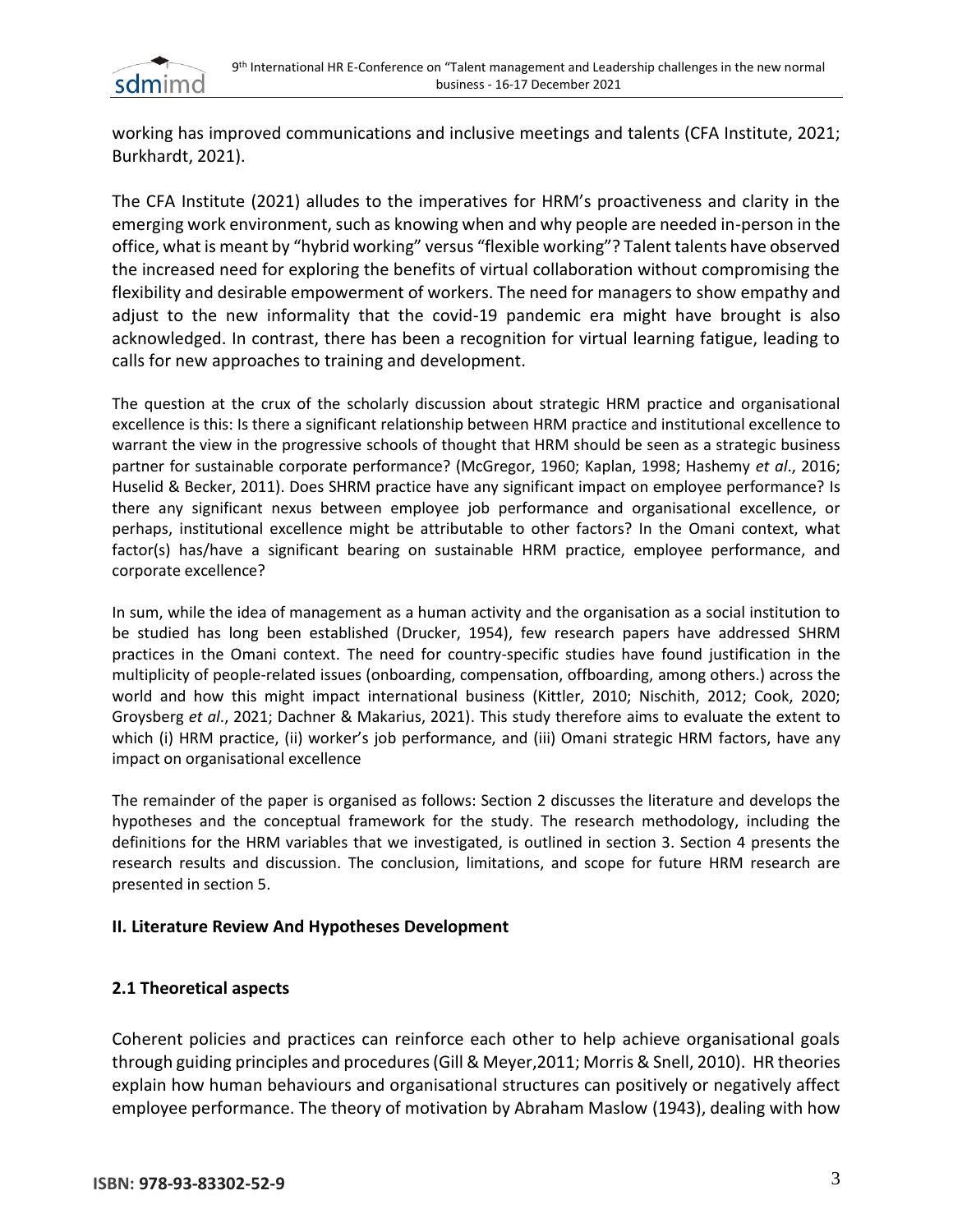

to motivate employees to increase their performance, is the overarching guiding philosophy for the present study. Human resource theories have two aims: (i) more efficient and effective job performance and (ii) increased motivation or commitment in workers (Bhatt & Reddy, 2011).

The idea of human resources management (HRM) has undergone significant changes through the way it is seen as a frontier in the evolving industry. The investigation of human resources is full of controversy about its beginnings, such as discussing proposals and contemporary management implications. Drucker (1954) initiated the term "human resources" in his primary work "management practice" and focused on its use as an ability to supervise tasks, administer supervisors, and coordinate individuals in their work. Human resource management practices and organisational performance It is widely accepted that the hierarchical presentation depends at any rate and to a limited extent on employee behaviour. These practices or behaviours can constitute a source and primary source of competitive advantage). The practice of human resource management (HRM) strategy affects a company's organisational performance through employee development and behaviour. These practices determine the type of employee chosen, the skills and motivations that the employee possesses, the opportunities, incentives, new techniques and designs that the worker may adopt to do the job well (Huselid & Becker, 2011. HRM includes all managerial decisions and practices that affect an employee in an organisation (Bhatt & Reddy, 2011). HRM strategy is understood as a system, plans, policy, and techniquesthat can affect people who work in an organisation; it also embraces all decisions and practices that affect the organisations' workers. (Goyal & Ahson, 2008).

# **2.2 HRM practice and organisational excellence**

HR activities include recruitment, retention, persuasion, motivation, compensation, and reward processes to achieve organisational excellence (Hashemy et al., 2016). Peters and Waterman (2004) highlight the critical success factors that show the American management excellence to combat evident Japanese management superiority in the manufacturing sector. Porter (1998) is associated with the economics of corporate strategy and creating a framework for how firms could achieve excellence. Still, the role of HRM was not given much prominence, perhaps due to the author's background in engineering. His idea of the 'differentiation' strategy would resonate with Maslow (1943)'s workers' motivational principles, including the later people-oriented theories (e.g., Theory X and Y) of McGregor (1960), Townsend (1970), and Waterman et al. (1980).

Labour relations, performance appraisal, mentoring, and training and development - altering and improving employee behaviour, skills, experiences, and attitudes – is a crucial element of HRM role in ensuring overall effectiveness and job satisfaction of the workers, including the expatriates of global organisations (Kittler, 2010; Pindado *et al*., 2018; Unger *et al*., 2011). A related aspect is seeing HRM as a strategic partner towards developing innovative intellectual capital in the larger context of a knowledge-based economy as envisioned by Oman (Dalwai & Mohammadi, 2020). A growing body of research has acknowledged the gaps in soft skills, leading to the renewed emphasis on 'lifelong learning' (Boser, 2019; Modoveanu & Narayandas, 2019).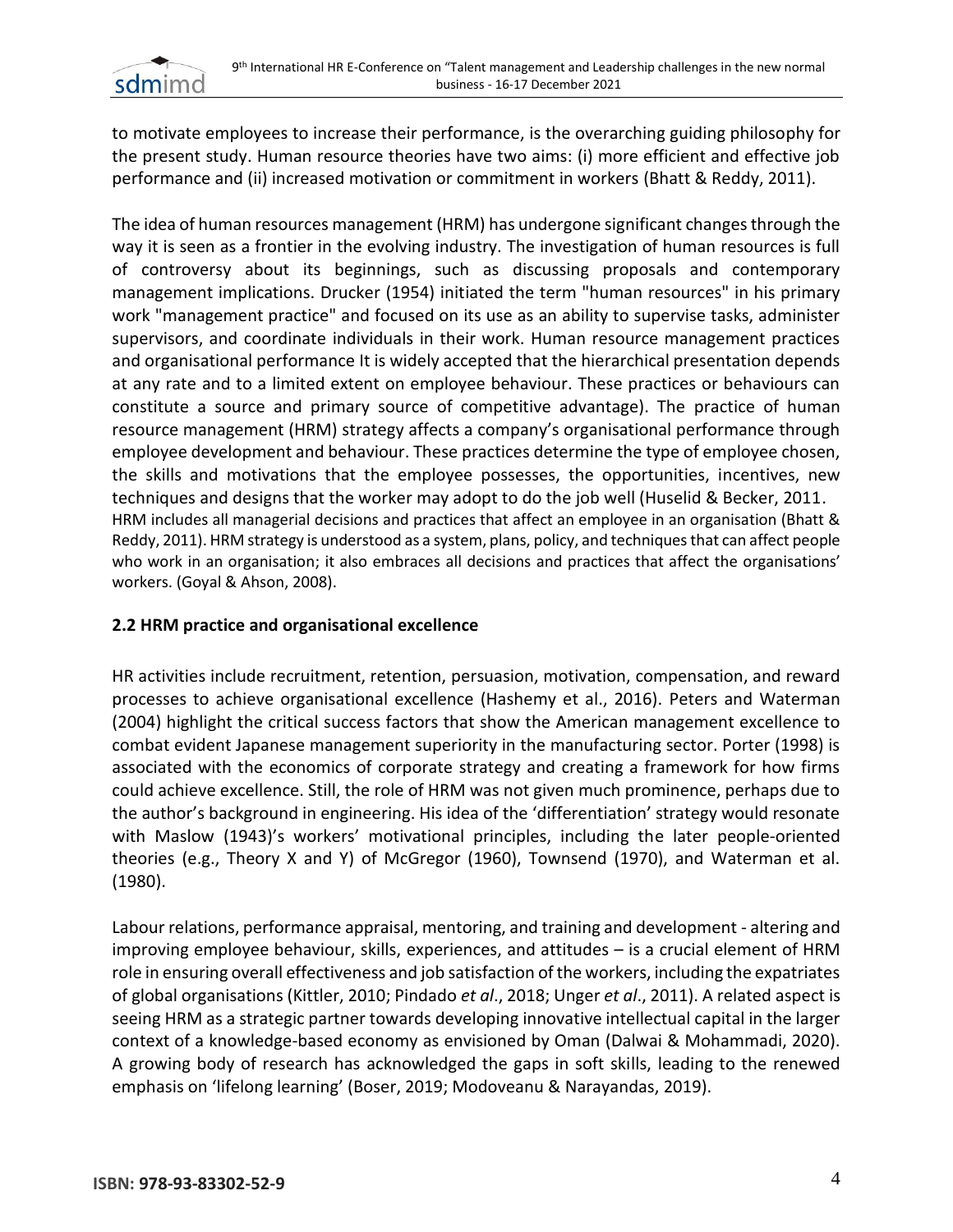

Labour relations vary across nations and corporations in terms of the relative strength of union versus management relationships and the degree of industrial democracy. Expatriates need to be trained in local customs, cultures, and business practices to help maintain social networks and monitor competition.

Job performance can be enhanced by mentoring – a relationship between two people in which one offers advice and guidance to help the other develop in a particular area (Hindle, 2008; Johnson & Ridley; Lewis, 2000).

H1: HRM practice has a significant impact on organisational excellence

## **2.3 Worker's job performance and organisational excellence**

Long before contemporary thinkers like Kim and Mauborgne (2020) started discussing the importance of "humanness" and "exercise of fair process" as essential elements of corporate excellence, Maslow (1943) gave the world the sense that every person can be a king and therefore must be treated like a king so that everyone can live up to their full potentialities (Hindle, 2008, p. 267). McGregor (1960) developed Theory X and Theory Y management styles and how leadership style could motivate or demotivate desired employee job performance.

Theory X is an authoritarian style manifested in 'toxic leadership,' 'overengineering people management' (Cappeli, 2020), and 'unsupportive management' (Rogers, 2021), among other attributes, is predominated by the underlying belief that management must counteract the inherent human tendency to avoid work. In a survey of 22,000 soldiers in the US Army, Spain (2020) observes that 20% of them reported serving under a toxic leader, a discovery of which has led to improvements in the approach to talent management.

Conversely, Theory Y is a participative management style that assumes that workers will exercise self-respect, self-direction, and self-control to achieve institutional excellence. In essence, Theory Y believes that people will work well without prodding. Supporting the Theory Y idea, Townsend (1970) tries to establish a nexus between a firm's economic performance and how corporate managers handle their employees, advocating that the organisations diffuse responsibility if they want to get the best out of their workers. Kaplan (1998) underscores the need to build motivational policy and culture around a range of virtues: integrity rather than dishonesty, diversity, or uniqueness rather than blind uniformity, simplicity rather than complexity, selfsufficiency rather than dependency, to mention a few. Creating a workplace environment of trust, relaxation, and inspiring people's commitment and voluntary cooperation, as well as recognising people for their intellectual and emotional worth, go some way to enhancing the prospects of institutional excellence (Kim & Mauborgne, 2020). Notably, it is the Theory Y type of people management style that aligns with the emerging kind of workforce that will be dominated (75%) by the Millennials (born in 1980-1996) who are desirous of inclusive workplace culture, flexible workplace employers, engagement, autonomy, excellent compensation with a sense of worthwhile business purpose (Mankins *et al*., 2021)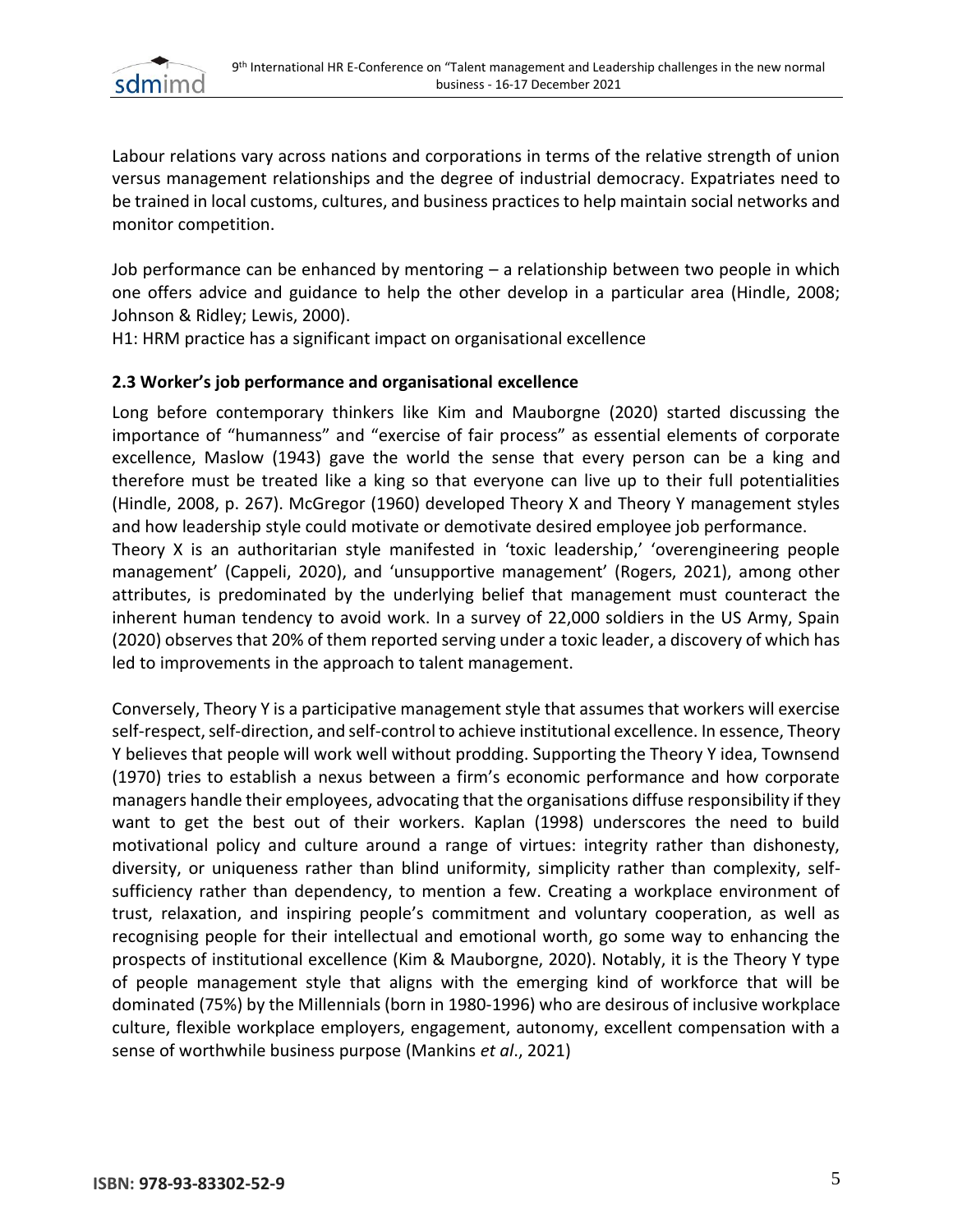

Another crucial element in job performance research is the role of competitive compensation management, executive compensation, salary, allowances, performance-linked incentives, and other benefits (Gardener *et al*., 2004; Sengupta & Sengupta, 2009). It is conceded that compensation management variations will apply according to industry, geography, company size and other underlying organisation's specific needs and circumstances. For example, CEO compensation is higher in the Americas than in the rest of the world when long-term incentives such as options, performance-linked cash awards, etc., are considered; long-term incentives are not predominant for Asian businesses (Lash *et al*., 2020). Groysberg *et al*. (2021) has observed that robust compensation practice helps to align people's behaviour to the company's strategy and leads to better performance. While benchmarking to keep up with the peers have resulted in a "race to the top", a poorly managed compensation system can leave a devastating impact on the organisation in terms of loss of key talent and decline in shareholder's return (Groysberg et al., 2021; Cook, 2020). In this regard, different tax systems, labour laws, corporate reporting systems, among other issues, can make compensation a challenging HRM area in the international context.

Concerns have often been expressed that the emerging technology-enabled future will lead to massive job loss. We see new technologies replacing many human jobs, such as language translation, disease diagnosis, and customer services. However, the latest research suggests that automated work can put people to better use with a positive impact on a firm's profitability, better workforce attraction, retention, and diversity (Saliola & Islam, 2021; Jesuthasan & Boureau, 2021; Kantrowitz, 2021). It has been argued (Wilson & Daugherty, 2021) that the technology's more significant effect will complement, not replace, human capabilities. For example, AI will be used to reinvent business operating models, rethink the organisation, redefine jobs, and learn new skills towards creating an intelligent enterprise partnered with humans (Knickerem, 2021).

In sum, HRM practice is based on attracting, motivating, and retaining the employee to ensure the survival and continuity of the organisation (Bacon, 2001; Albrecht , et al 2015; Dessler, 2013). Staff training and performance evaluation encourage the employee to improve work performance towards enhancing organisational performance (Batt,2002; Gardner 2004). Associating HRM competency with the level of employee performance, there have been calls for HR transformation to persuade employees to change their working strategies and techniques in the increasingly data-driven world of business (Boselie & Paauwe, 2005; Goyal & Ahson, 2008).

H2: Worker's job performance has a significant impact on corporate excellence

#### **2.4 Omani strategic HRM factors and organisational excellence**

Few research papers have examined the role of Oman-specific people management factors in driving institutional excellence. However, one area of research interest has been the issue of employability skills development for the post-covid-19 pandemic world (Mankins *et al*., 2021). In this regard, it was earlier noted that Oman has seemingly keyed into the idea of intellectual capital in the larger context of a knowledge-based economy as envisioned by Oman Vision 2040 (Dalwai & Mohammadi, 2020). To this end, using data from the Omani National Centre for Statistics and Information (NCSI), Vagasan (2019) observes a shortage of skills across management dimensions, especially in the problem-solving/critical thinking domain of accounting and finance, information technology (IT), soft skills such as time management.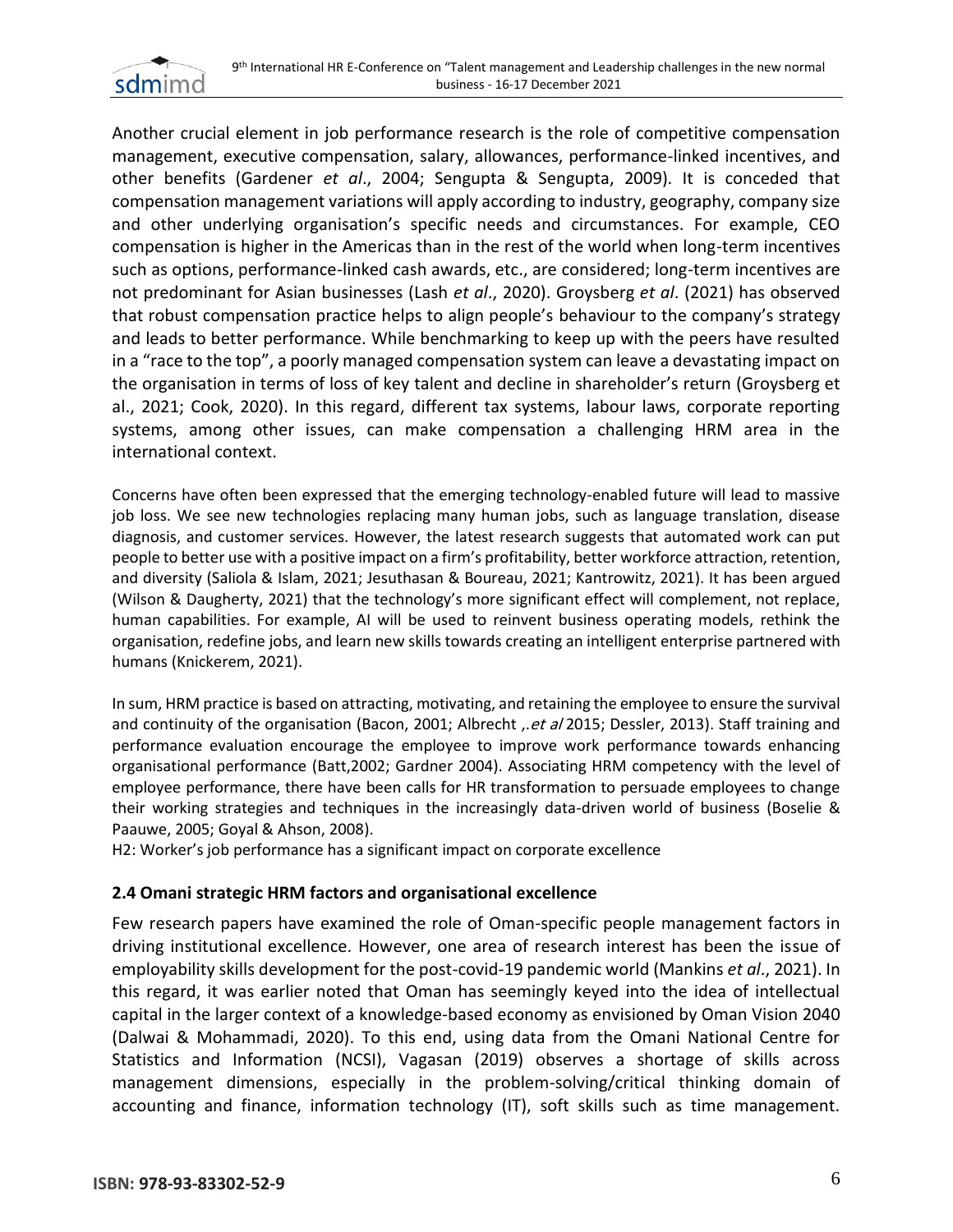

Overall, only 3.5% of the workforce has been skilled compared to 68% in the UK, 75% in Germany, 80% in Japan, 96% in South Korea, and 52% in the USA. This poses a considerable challenge and opportunities for advances in higher education and training towards attaining the right mix of human capital quality to achieve the country's economic diversification agenda Vision 2040. Hence the idea of e-HRM, covering all possible integration and application of IT to HRM practice, has also been of academic research interest in the Omani context (Rao & Al-Battashi, 2019).

Similarly, few studies have investigated international HRM in the Arab Gulf States from an institutional perspective. In this regard, the present research has benefited from Haak-Saheem et al. (2017)'s views from the HR departments of the selected Omani institutions. The study found that that the main factors affecting HRM include religion (Islam), public assistance laws (civil service), the workforce of expatriates, and social elites (Omanis studying abroad). The researchers concluded by emphasising the need for more observational studies and research to consider the relevant issues.

H3: Oman-specific HRM factors have a significant relationship with organisational excellence

## **2.5 Conceptual aspects**

The people-centred attributes – shared values, skills, style, staff, and strategy – form part of the McKinsey 7S Framework developed as a tool for achieving institutional excellence. In essence, people drive organisational structure and systems interrelated, as shown in Fig. 2.1.



#### *Fig. 2.1: McKinsey 7S Framework*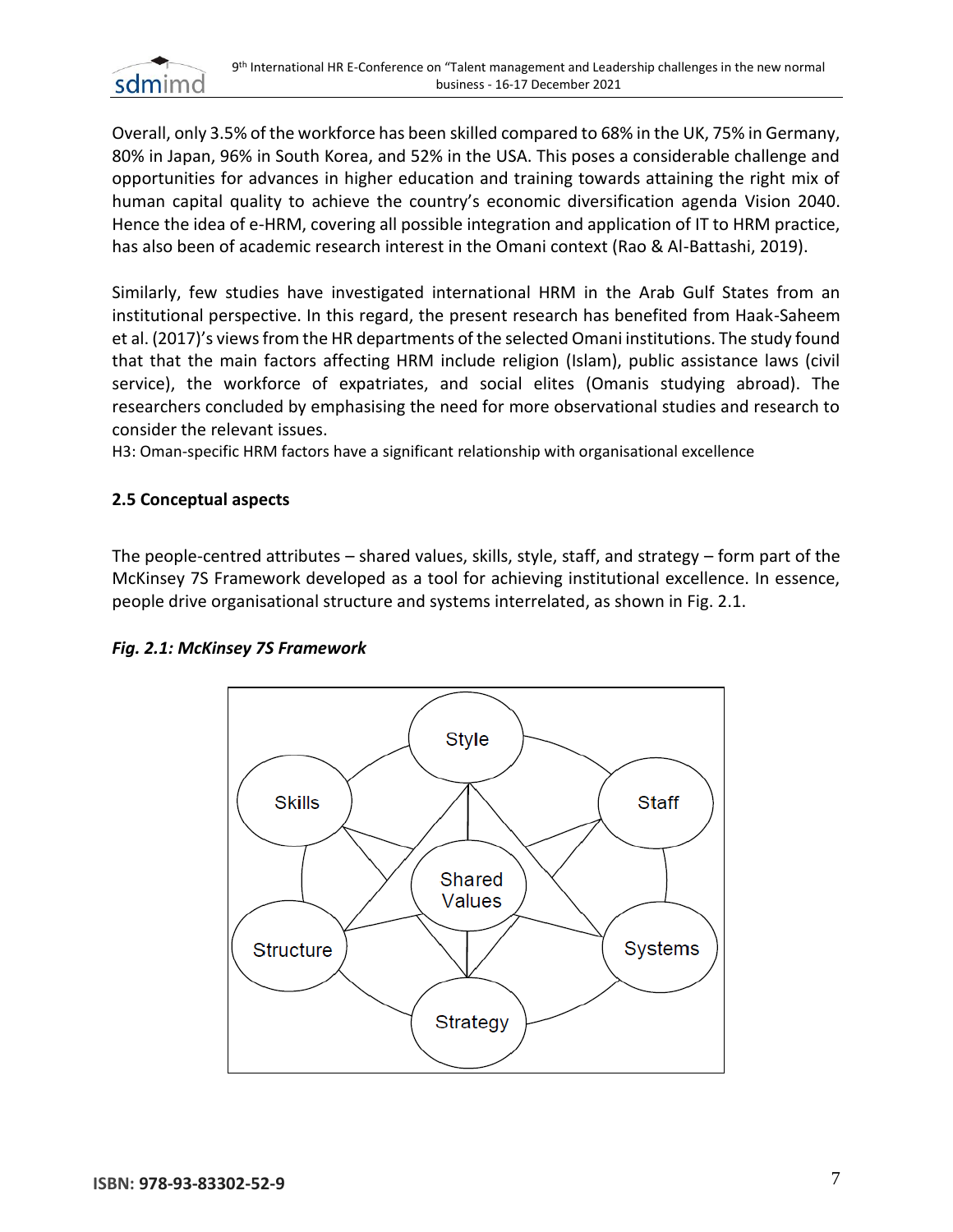

Source: Waterman *et al.* (1980)

From a synthesis of the above literature review (notably, Kittler, 2010), Fig. 2.2 presents the underlying research framework for the present empirical enquiry on HRM practice and corporate excellence in the Omani context

*Fig.2.2: A research framework for an enquiry on HRM practice and corporate excellence in the Omani context*



Source: Adapted from Kittler (2010)

#### **III. Methodology**

#### **3.1 Research Design**

Bearing in the correlational posture of the research, the present study has adopted an analytical approach in dealing with the research questions and testing the related hypothesis (Sidhu, 2006; Kothari & Garg, 2014).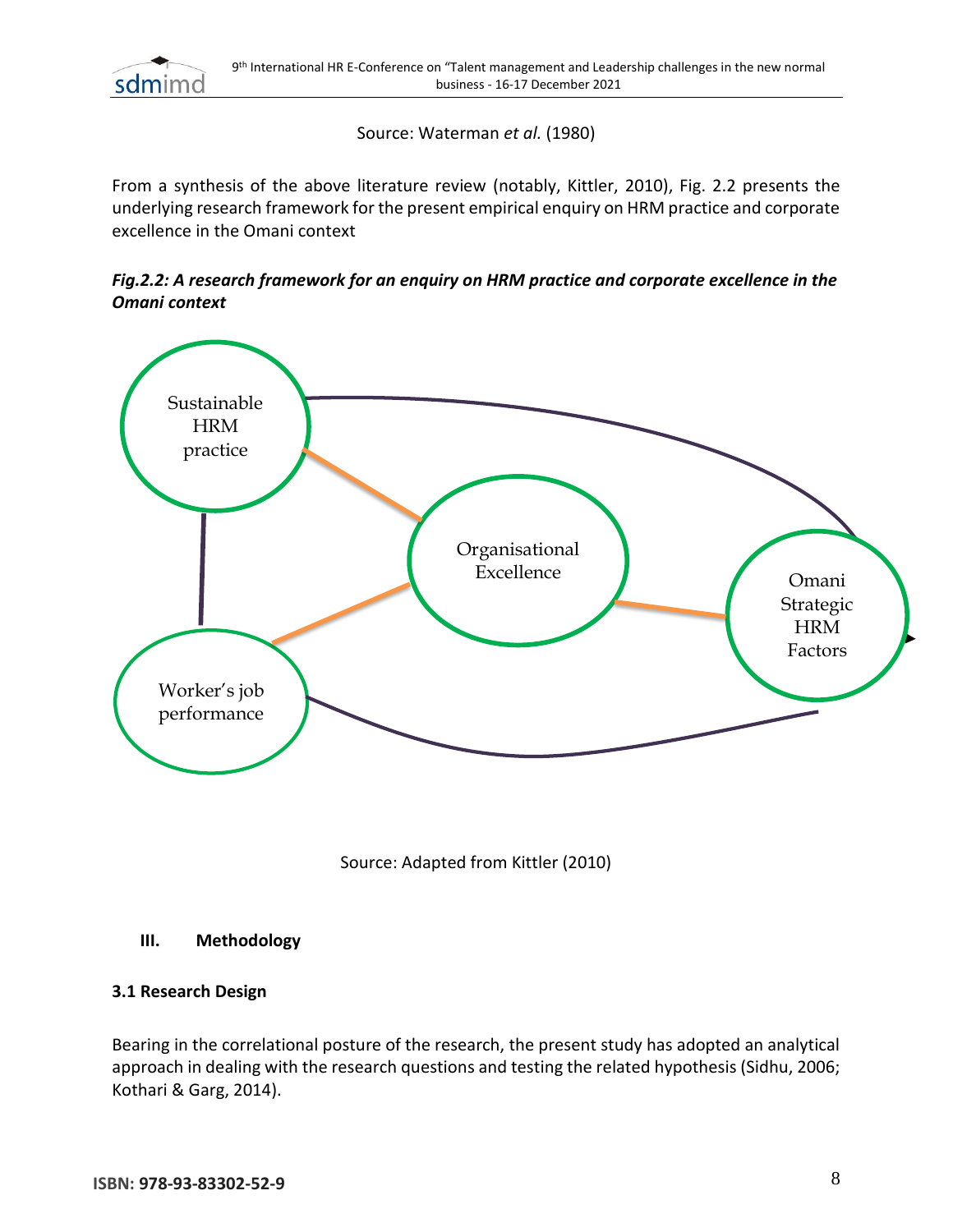

# **3.2 Population study and sampling**

The study population represents all the workers and managers in Oman. The study area is Muscat, the capital of the Sultanate of Oman, the country's commercial nerve centre, where many of the major corporates are headquartered. Muscat is also the most populous region in the Sultanate.

#### **3..3 Data collection**

The primary and secondary sources of data are relied upon for this study. The primary data includes questionnaires to collect information from the samples. The research objectives of this study guided the questionnaire. Secondary data was obtained from Oman National Centre for Statistics and Information (NCSI) and other refereed articles, corporate websites, and management books.

Following the study's conceptual framework (Fig. 2.2), the research relied on primary and secondary data. Primary data were gathered from questionnaires administered virtually between December 2020 and February 2021. Responses were analysed from 212 workers and managers across various economic sectors of Oman in line with Oman Vision 2040 priority sectors, including telecommunications, investment. energy, logistics, and banking sectors. The sample size is considered adequate, given the law of large numbers says that groups of 100 or more do the best tests and that diversity of responders contributes to good data. (Borman, 2018, pp. 28 & 68). The respondents provided qualitative inputs through a structured questionnaire administered virtually rather than in-person due to Covid-19 pandemic restrictions. Data entry followed standard protocols; for example, missing values were at a minimal level and were discovered, missing values were substituted with mode values (Kothari & Garg, 2004).

#### **3.4 Data analysis**

The IBM SPSS V23 was used for the statistical data analysis, including the descriptive and hypothesis testing of Karl Pearson's *r* correlation, emphasising the p-value < 0.01 interpreted to be highly significant at a 1% significance level. Proper coding, editing, tabulation, quality control, and data standardisation protocols were followed (Kothari & Garg, 2014; Borman, 2018). Cronbach alpha coefficient tests were deployed for content and criterion reliability, validity, practicability, and accuracy.

The dependent variable for the present study is organisational excellence. HRM practice, job performance and Omani-specific HRM factors were the investigated dependent variables. The Pearson's correlation coefficient, *r,* was obtained by considering the pairs of values (X,) corresponding to the various indicators, given the Product-Moment formula

$$
r = \frac{N \sum XY - (\sum X)(\sum Y)}{\sqrt{[n \sum X^2 - (X)^2][N \sum Y^2 - (Y)^2]}}
$$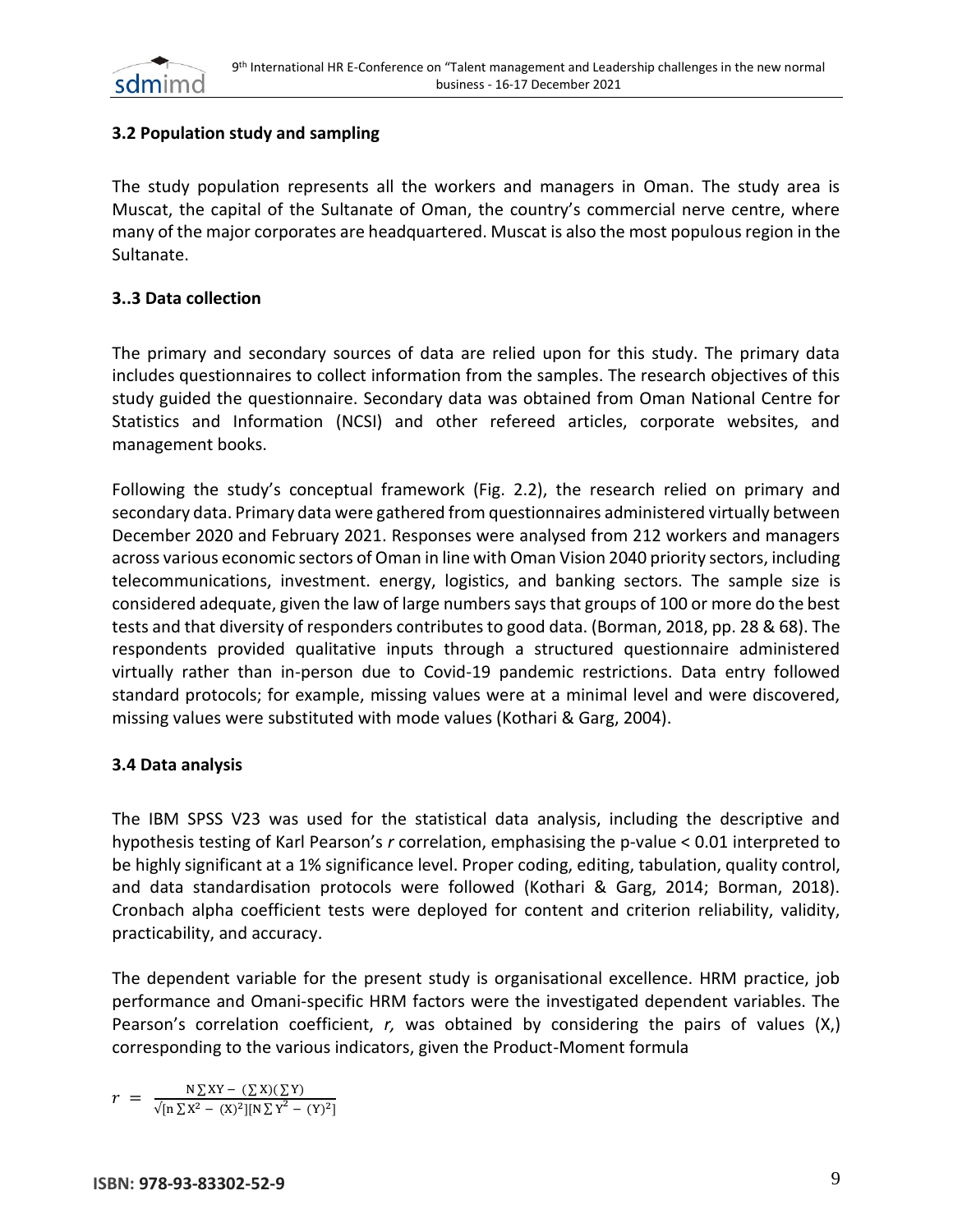

The ratio, *r*, lies between -1 and + 1 reflecting negative linear correlation and positive linear correlation respectively. A correlation coefficient that is greater than zero indicates a positive relationship, while a less than zero signifies a negative relationship (Spiegel & Stephens, 2011)

#### **3.5 Definition of overarching terms, dependent and independent study variables**

*Organisational excellence* is the overarching, singular dependent variable for this study, denoting the achievement of outstanding results for all stakeholders, including sustainability concerns. It embraces all the critical elements of how organisations can stay ahead of the competition, creating and sustaining superior performance. The indicators include HRM business strategy linkage with the overall goal; top management seeing the workers as the firm's most valuable assets; inclusive training and development; an effective performance appraisal system (Waterman *et al.*, 1980; Porter, 1998; Peters & Waterman, 2004).

*Worker's job performance* – This is an individual-level (human element) variable that indicates or helps the person deliver well on their job. The indicators include aspects of motivation, maintaining work (economic)-life (personal) balance; adaptability; presence/absence of positive work environment; job value, etc. (Maslow, 1943; McGregor, 1960; Townsend, 1970; Kaplan, 1998; Orduna, 2021).

*Sustainable HRM practice* is constituted by the people/talent management strategy, policies and procedures usually developed and operationalised by a distinct HRM department/unit. The indicators include workers' awareness of overall corporate design, recruitment, skills and capacity development, motivation, compensation management, promotion of innovative work practices (Bhatt & Reddy, 2011; Gardner *et al.* 2004; Gao *et al.*, 2008; Morris & Snell, 2010; Rutherford *et al.,* 2003; Gill & Meyer, 2011; Huselid & Becker, 2011).

*Omani strategic HRM factors –* This aspect was designed to provide the empirical context to the study by investigating the specific factors thought to be domestic HRM practice peculiarities, such as religion, labour laws and regulations, the proportion of the expatriate workforce, etc. (Kittler, 2010; Nischith, 2012; Rutherford *et al.,* 2003; Al Khalazi *et al*., 2020)

#### **IV Research Results And Discussion**

#### 4.1 Respondents' profile

Figures 4.3 to 4.8 present the gender, age, marital status, educational levels, working experience, and primary employment sectors. Most (56%) of the respondents are female workers and managers compared to the male respondents.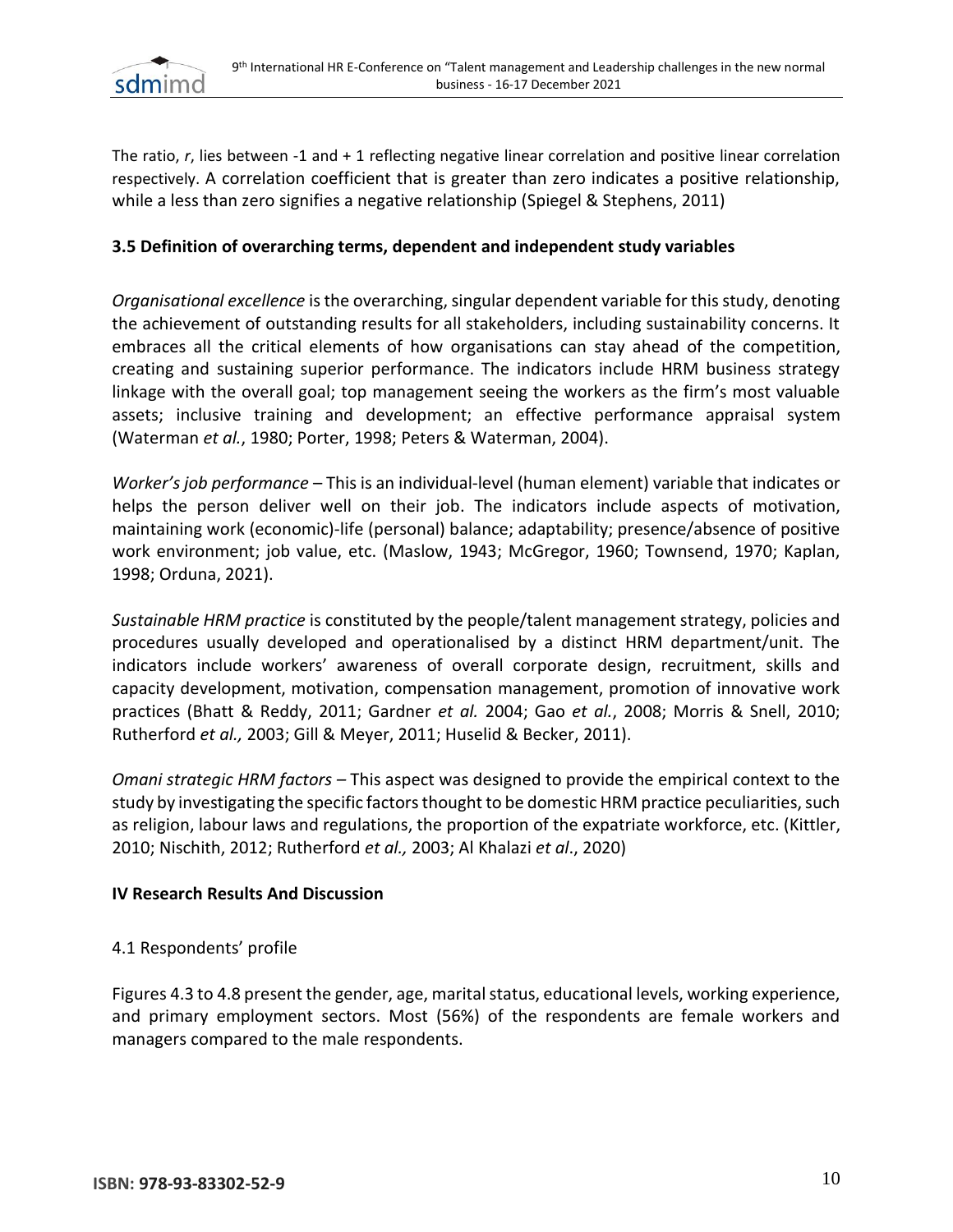



### **Fig. 4.3: Gender profile of the respondents.**

Source: Source: Oman HRM field survey, 2020-21

The respondents' age profile (Fig. 4.4) indicates that the majority (68.9%) of the respondents are below the age of 30 years, with below four years of working experience (57%) (see Fig. 4.8). Given the country's median age of 30.6 years ([\(https://www.worldometers.info/world](https://www.worldometers.info/world-population/oman-population/)[population/oman-population/\)](https://www.worldometers.info/world-population/oman-population/), these indicators portray the tremendous training and capacity development opportunities for the emerging youthful generation of the workforce in Oman.



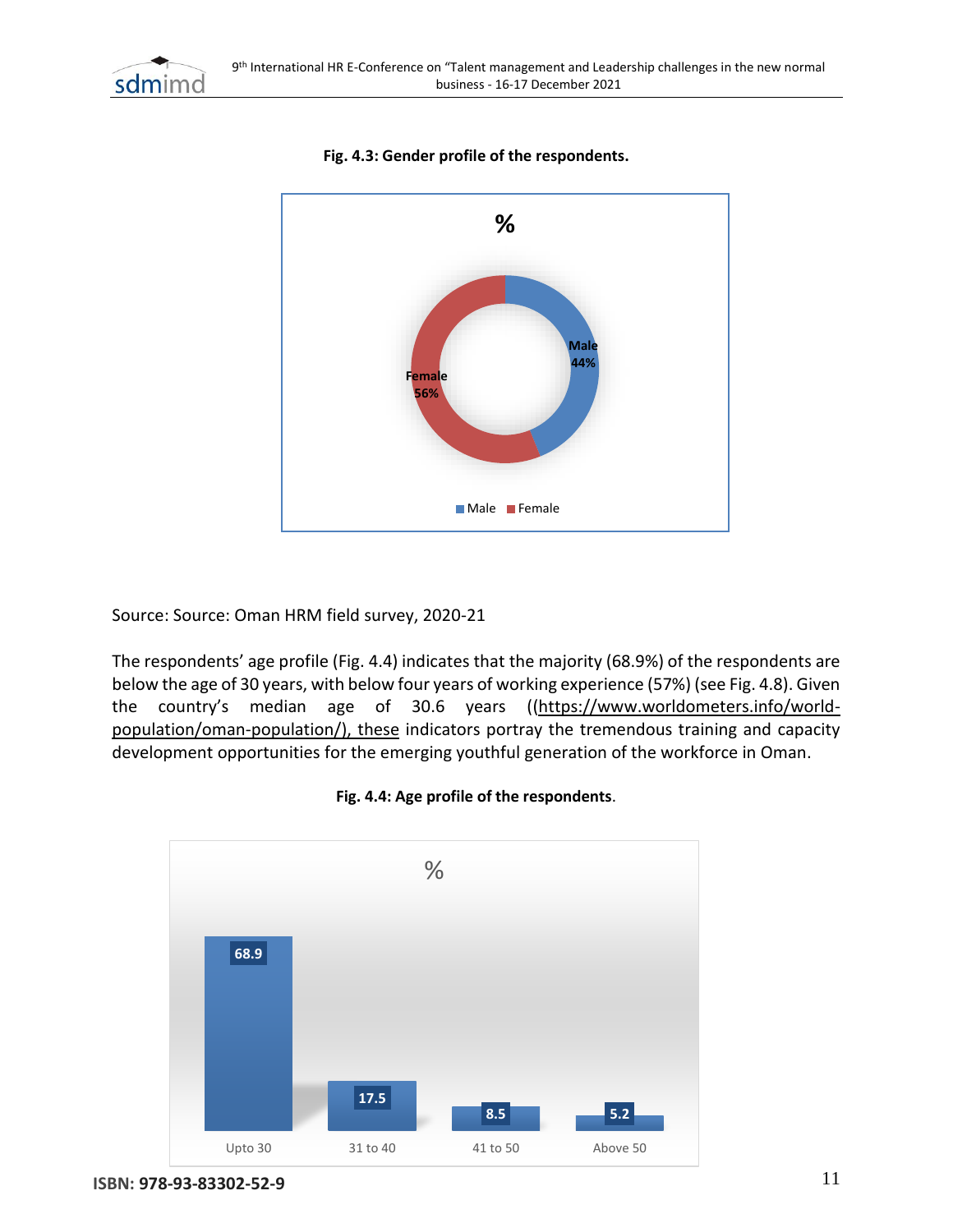

Source: Source: Oman HRM field survey, 2020-21

As shown in Fig. 4.5, a majority (59%) of the current Omani workforce are married.

#### **Fig. 4.5: Respondents' marital status.**



#### **Source: Source: Oman HRM field survey, 2020-21**

Fig. 4.6 indicates that most respondents are well educated to the bachelor's degree level (60.8%) and some up to the Master's and above (17.5%). This suggests that an appreciable section of the target respondents presumably understand the enquiries surrounding HRM practice and their implications for organisational excellence in their respective sectors.

*Fig. 4.6: Respondents' educational levels*

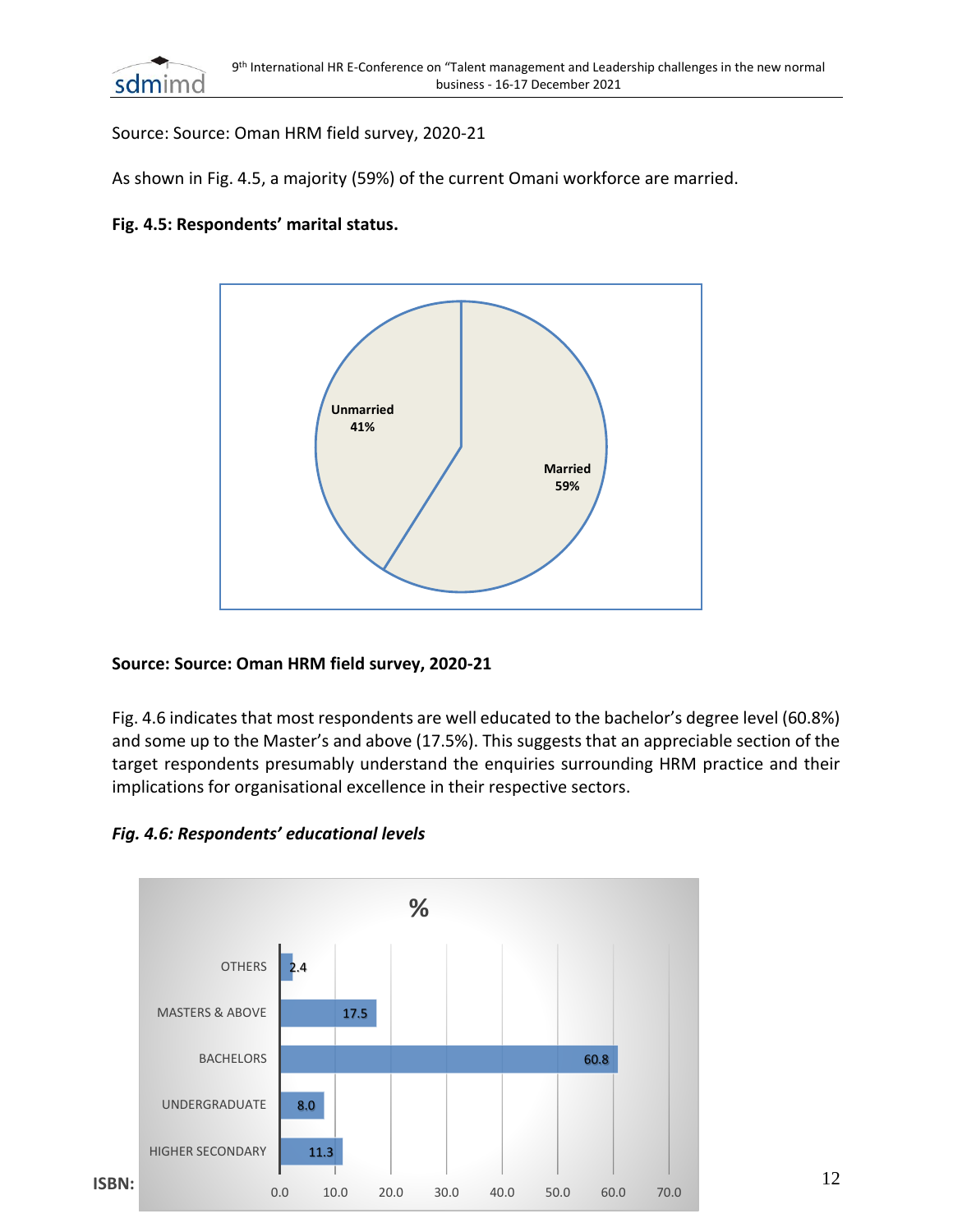

Source: Source: Oman HRM field survey, 2020-21

Lastly, as shown in Fig. 4.7 displaying the respondents' sectors of employment, most (60%) of them work in the public sector, while 40% are employed in the private sector, including selfemployment; the current indicators thus align with the prior representations in Vasagan (2019) and Oman NCSI (2020).



#### **Fig. 4.8: Respondents' working experience profile**

Source: Source: Oman HRM field survey, 2020-21



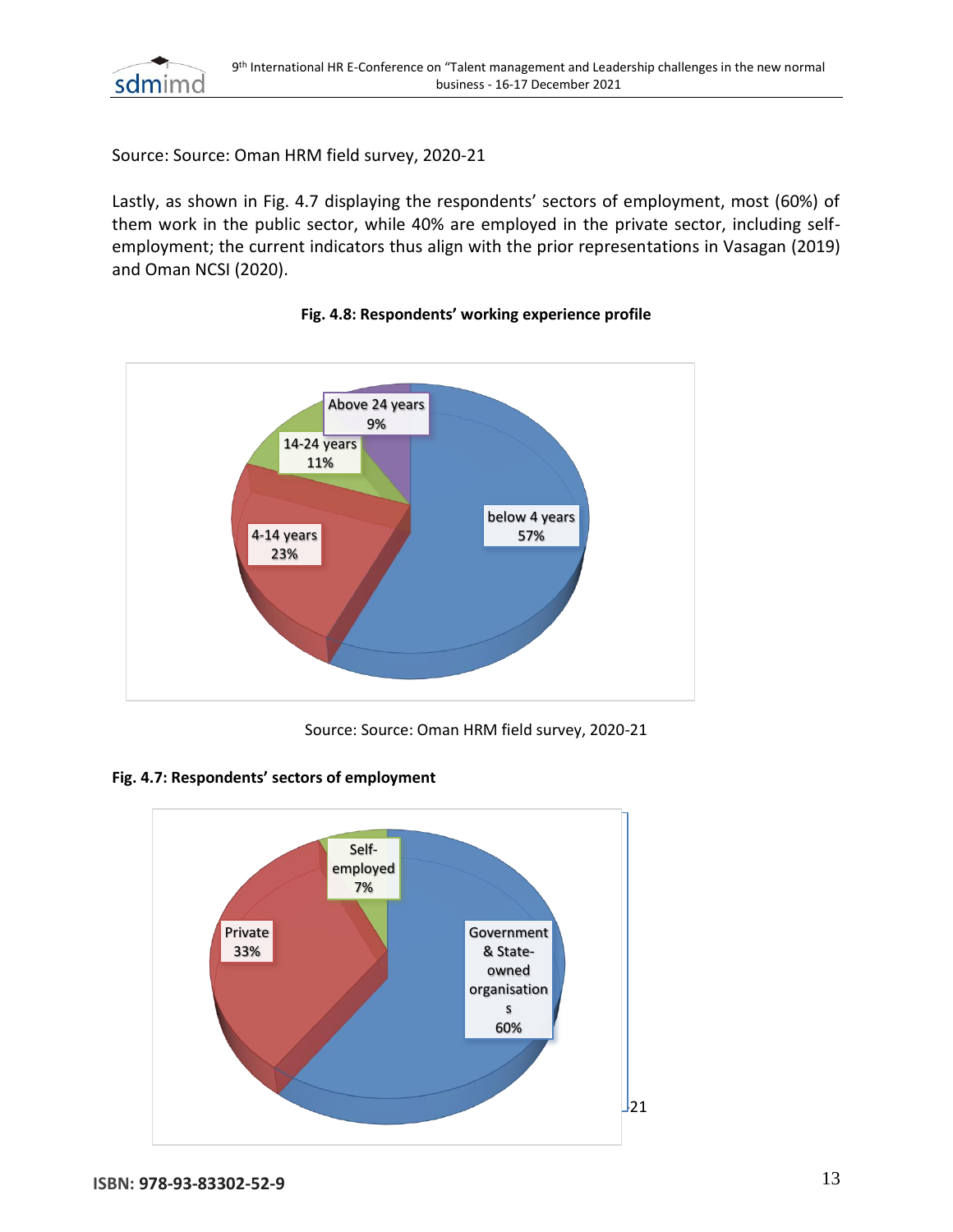

# **4.2 Descriptive analysis**

Table 4.1 presents the descriptive statistics, emphasising the Skewness and Kurtosis of the empirical dataset. Given that a normal distribution has Skewness =0, the average skewness of - 1.40371 indicates that the data is moderately left-skewed. Similarly, given that a standard normal distribution has Kurtosis = 3.0, the average Kurtosis of 1.611 suggests that the present dataset is flatter (less extreme) than a normal distribution, that is, platykurtic, which implies the relative stability and dependability of our data, especially so for the Omani contextual data group which has Kurtosis of 1.9113.

|                        | Sustainable | Worker's job | Omani strategic    | Organisational |  |
|------------------------|-------------|--------------|--------------------|----------------|--|
|                        | <b>HRM</b>  | performance  | <b>HRM</b> factors | excellence     |  |
|                        | practice    |              |                    |                |  |
| N Valid                | 212         | 212          | 212                | 212            |  |
| <b>Missing</b>         | 0           | 0            | 0                  | 0              |  |
| Median                 | 5.00        | 5.00         | 5.00               | 5.00           |  |
| Mode                   | 5           | 5            | 5                  | 5              |  |
| <b>Skewness</b>        | $-1.410$    | $-1.4352$    | $-1.452$           | $-1.3175$      |  |
| Std. Error of Skewness | .167        | .167         | .167               | .167           |  |
| Kurtosis               | 1.4415      | 1.7917       | 1.9113             | 1.2995         |  |
| Std. Error of Skewness | 3.333       | 3.333        | 3.333              | 3.333          |  |
| Range                  | 4           | 4            | 4                  | 4              |  |
| <b>Minimum</b>         | 1.1         | 1.1          | 1.1                | 1.1            |  |
| Maximum                | 5           | 5            | 5                  | 5              |  |
| Percentile<br>25       | 4.00        | 4.00         | 4.00               | 4.00           |  |
| 50                     | 5.00        | 5.00         | 5.00               | 5.00           |  |
| 75                     | 5.00        | 5.00         | 5.00               | 5.00           |  |

#### *Table 4.1: Descriptive statistics*

#### *4.3 Empirical results and discussion*

#### *HRM practice and organisational excellence*

Table 4.1 shows the correlations between sustainable HRM practice and organisational excellence across various indicators, including their respective p-values. The results showing a correlation coefficient (*r*) greater than .500 suggests that the relationship between HR practices relating to recruitment, skill development, staff motivation, and seeing the HR department as a strategic partner and achieving organisational excellence, with p-value < 0.01 is highly significant at 1% level of significance. Specifically, the current evidence points to the substantial impact of staff motivation and the HR department as a strategic business partner on staff training and appraisal system. Furthermore, the findings suggest a significant correlation between staff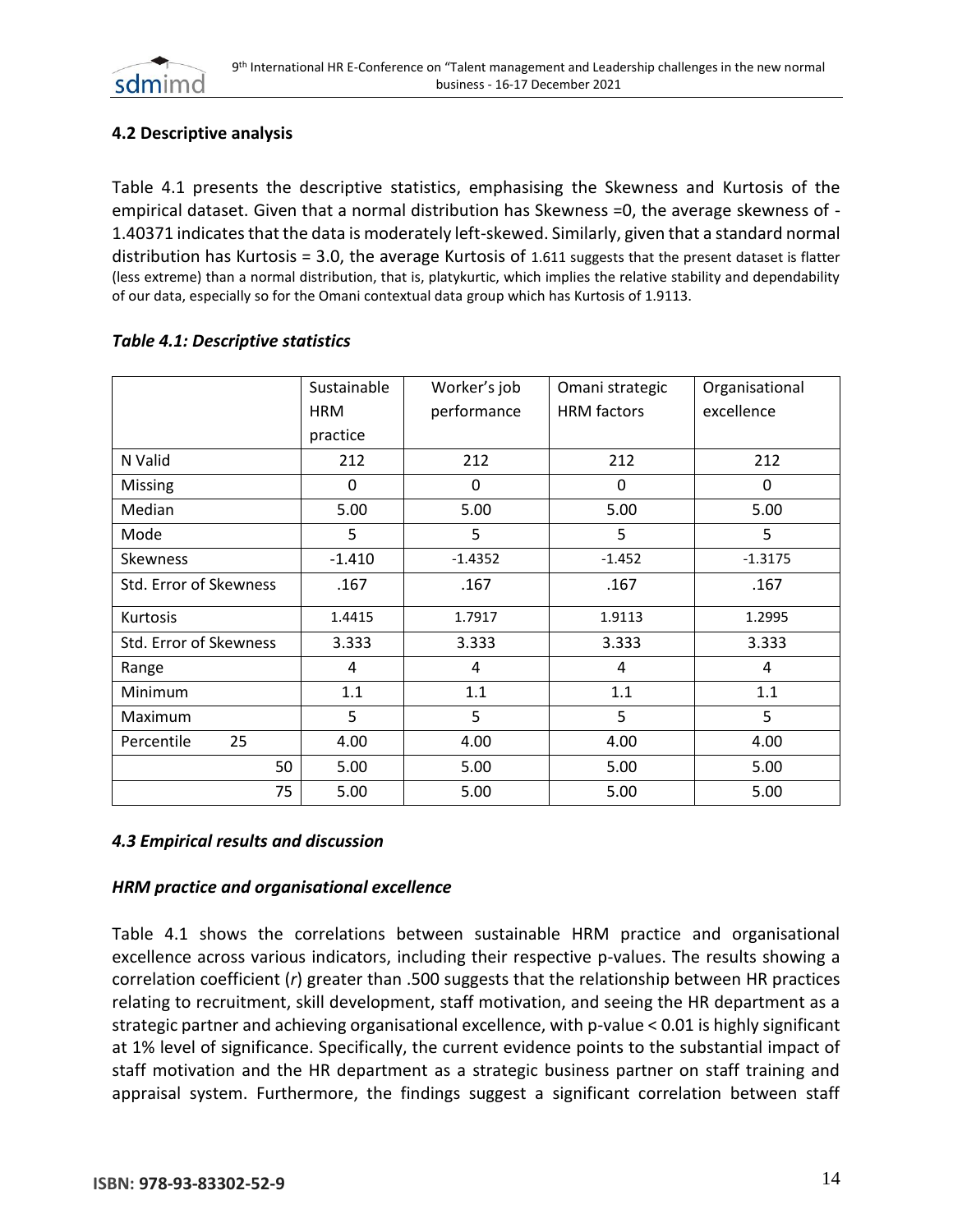

motivation and the quality of the staff appraisal system. Moreover, the premium attached to seeing workers as an organisation's most asset relative to recruitment practices is underscored by the current findings, thus validating what we know about the relative strength of the Theory Y management approach relative to the principles of corporate excellence (Porter, 1998; Peters & Waterman, 2004; Boser, 2019; Moldoveanu & Narayandas, 2019)

| Table 4.1 Karl Pearson's correlations between sustainable HRM practice and organisational |  |
|-------------------------------------------------------------------------------------------|--|
| excellence                                                                                |  |

| Sustainable<br><b>HRM</b> | <b>Organisational excellence</b> |                 |                    |                  |
|---------------------------|----------------------------------|-----------------|--------------------|------------------|
| practice                  | Workers are seen                 | Existence of a  | Significance of    | Importance of    |
|                           | as the most asset                | separate HR     | staff training and | current staff    |
|                           |                                  | Department with | development        | appraisal system |
|                           |                                  | qualified staff |                    |                  |
| Employee awareness        | $.457**$                         | $.447**$        | $.422**$           | $.405**$         |
| of corporate strategy     |                                  |                 |                    |                  |
| HRM as a strategic        | $.427**$                         | $.536**$        | $.528**$           | $.554**$         |
| partner                   |                                  |                 |                    |                  |
| Recruitment quality       | $.505**$                         | $.476***$       | $.581**$           | $.475***$        |
| Skill development         | .489**                           | $.404**$        | $.489**$           | $.329**$         |
| Staff motivation/job      | .439 **                          | $.536**$        | $.449**$           | $.509**$         |
| commitment                |                                  |                 |                    |                  |
| <b>Staff</b>              | $.462**$                         | .479**          | $.471***$          | .454**           |
| creativity/innovation     |                                  |                 |                    |                  |

# *\*\* p value < 0.01 Highly significant at 1% level of significance (2-tailed)*

# **Worker's job performance and organisational excellence**

The extent to which an employee's job performance contributes to corporate excellence is debated in scholarly circles. One of the objectives of this research study is to shed further light on this subject matter from the Omani empirical perspective. The survey enquiries included, among others, how the skills and capabilities of workers and managers, their strategic perception of their job roles, and willingness to adapt to the emerging nature of the job could have a bearing on long-term organisational performance. The current study's correlation coefficients between employee job performance and organisational excellence are given along with their respective pvalues in Table 4.2. Contrary to prior knowledge (Haak-Saheem *et al.,* 2017, among others), there is no significant interaction between creating work-life balance, having a positive work environment and aspects of organisational excellence, hence validating the need for continuous HRM research from the international, country-specific perspective (Kittler, 2010; Schuler & Jackson, 2005). However, from the respective coefficient *r* greater than .500, there is evidence,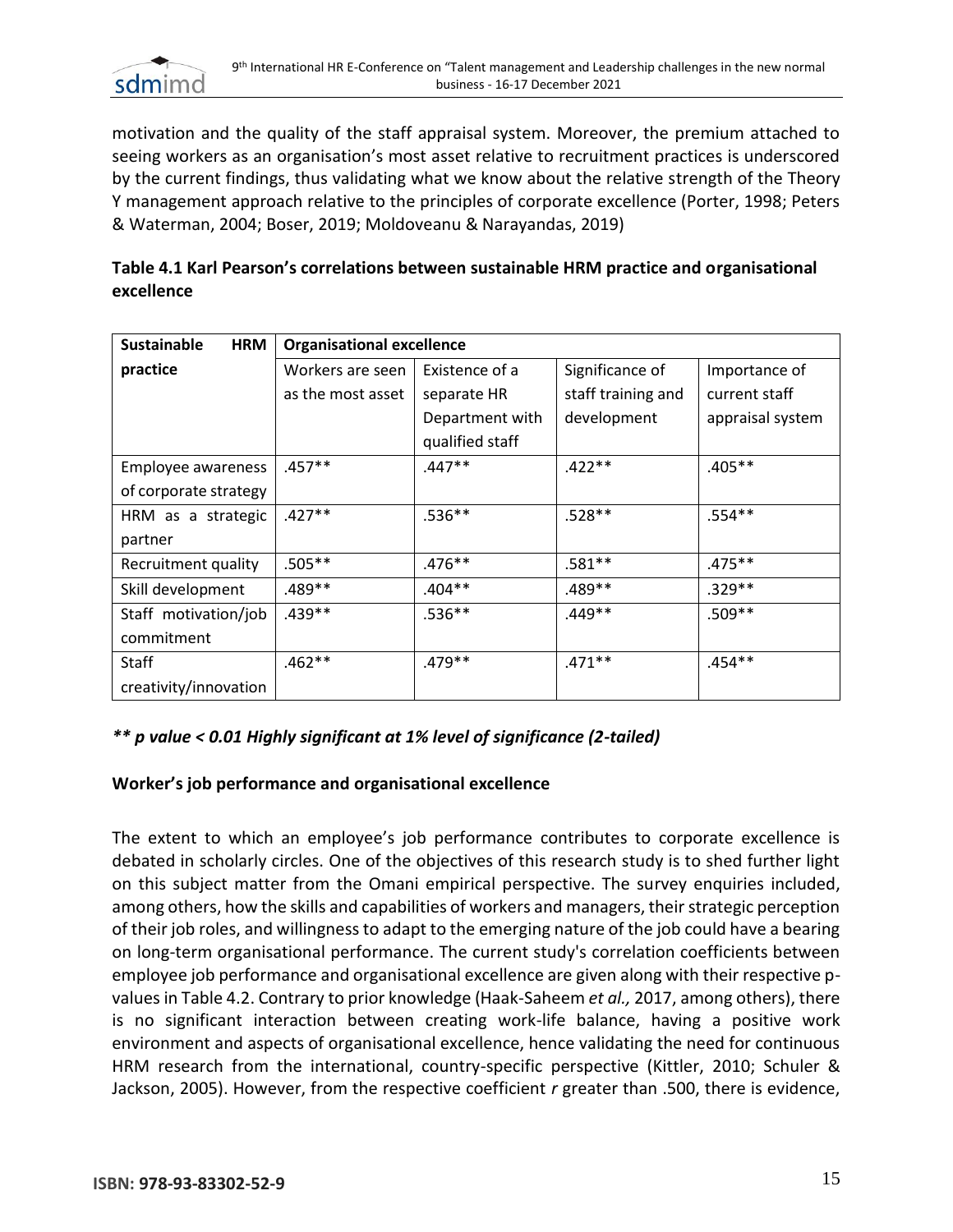

at p-value < 0.01 highly significant 1% level of significance, that ensuring awareness of the strategic nature of job roles and workers' skills development may affect the prospects of attaining corporate excellence, especially in terms of shared values and inclusive training and appraisal system.

**Table 4.2 Karl Pearson's correlations between employee job performance and organisational excellence**

|                        | <b>Organisational excellence</b> |                 |                    |                  |  |
|------------------------|----------------------------------|-----------------|--------------------|------------------|--|
|                        | Workers are seen                 | Existence of a  | Significance of    | Importance of    |  |
|                        | as the most asset                | separate HR     | staff training and | current staff    |  |
| Worker's job           |                                  | Department with | development        | appraisal system |  |
| performance            |                                  | qualified staff |                    |                  |  |
| Work-life balance      | $.465**$                         | .484**          | $.492**$           | $.387**$         |  |
| Managers use HRM       | $.473**$                         | .399**          | .459**             | .398**           |  |
| practices/<br>best     |                                  |                 |                    |                  |  |
| good<br>create<br>a    |                                  |                 |                    |                  |  |
| working                |                                  |                 |                    |                  |  |
| environment            |                                  |                 |                    |                  |  |
| The job role is seen   | $.445**$                         | $.503**$        | $.510**$           | $.483**$         |  |
| as strategic           |                                  |                 |                    |                  |  |
| Significance of skill/ | $.510**$                         | $.395***$       | $.457**$           | $.407**$         |  |
| capability             |                                  |                 |                    |                  |  |
| of<br>Significance     | $.451**$                         | $.435**$        | $.406**$           | $.319**$         |  |
| adaptability           |                                  |                 |                    |                  |  |

 $**$  p value < 0.01 Highly significant at 1% level of significance (2-tailed)

#### **Omani strategic HRM factors and organisational excellence**

The importance of country-specific HRM research appears to be well established in the prior knowledge where differences in religion, culture, labour laws, compensation systems and proportion of the expatriate workforce have been noted for sustainable international business (Weisbaum, 1984; Schuler & Jackson, 2005; Kittler, 2010; Nischith, 2012; Sengupta & Sengupta, 2009; Gardener *et al.*, 2021). Consequently, the present study has drawn perspectives from Oman, a strategically located, emerging market Arab Gulf economy with about 2.2 million workers, 78 per cent expatriates as of 2019 (National Centre for Statistics and Information, 2020). The country's current population is **5,293,233** as of December 11, 2021, growing at 2.65% yearly and expected to be about 7 million by 2050 [\(https://www.worldometers.info/world](https://www.worldometers.info/world-population/oman-population/)[population/oman-population/\)](https://www.worldometers.info/world-population/oman-population/).

Table 4.3 presents the results of the correlations between Omani Strategic HRM factors and organisational excellence across various indicators, including their respective p-values in the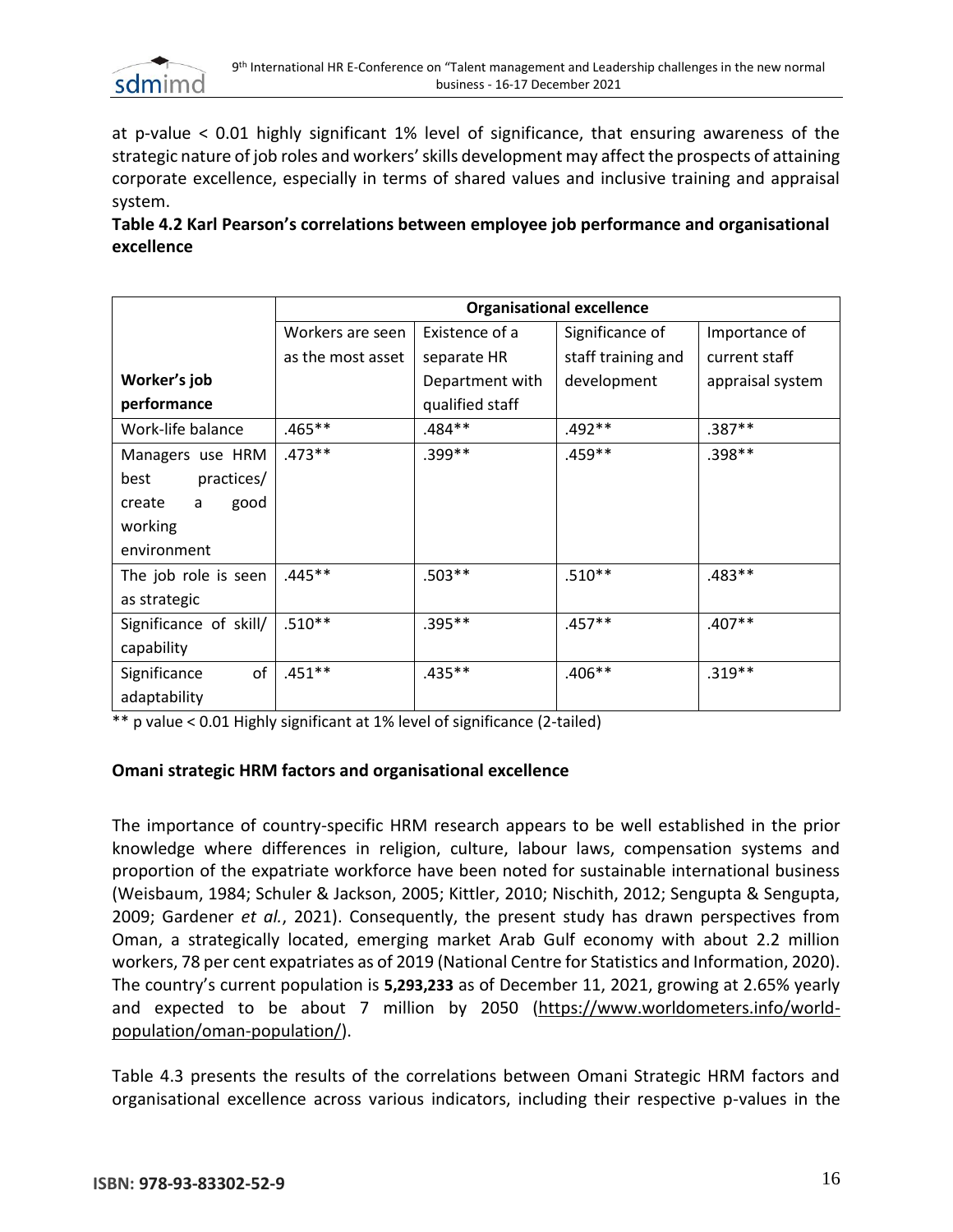

Omani context. The evidence showing *r* greater than .500 at 1% level of significance revalidates extant knowledge on the critical role of a robust HRM strategy and compensation management practice in achieving institutional excellence manifested in retention of the well-trained, agile, and adaptive workforce (Sengupta & Sengupta, 2009; Kittler, 2010; Gao & Clarke, 2008; Drucker & Zahra, 2003; Rutherford *et al.*, 2003; Collins *et al.*, 2019; Gardener *et al.*, 2004). It is noteworthy that despite the country's sizable (86% -https://en.wikipedia.org/wiki/Islam\_by\_country) Muslim population, the current result at Pearson's *r* less than .500 at p-value < 0.01 highly significant 1% level of significance, shows no significant association between religion and corporate excellence.

While country-specific factors might be influential in shaping the HRM practice in the domestic context (as reflected in section D below), the expected association between the remaining Omani strategic HRM factors, such as labour laws, expatriate workforce, and foreign education and organisational excellence, is not supported by the current empirical evidence. The initial results may reflect Oman's unique, peaceful, liberal culture and openness to the outside world without compromising her fundamental Islamic traditions and culture. This looks like a good business environment model reflective of the future direction of the work environment CFA Institute, 2021; Saliola & Islam, 2021).

|                                    | <b>Organisational excellence</b> |                |                 |               |
|------------------------------------|----------------------------------|----------------|-----------------|---------------|
|                                    | Workers are                      | Existence of a | Significance of | Importance of |
|                                    | seen as the                      | separate HR    | staff training  | current staff |
|                                    | most asset                       | Department     | and             | appraisal     |
| <b>Omani Strategic HRM factors</b> |                                  | with qualified | development     | system        |
|                                    |                                  | staff          |                 |               |
| Religion/Islamic culture           | $.431**$                         | $.381**$       | $.441**$        | $.354***$     |
| Labour law and regulations         | $.289**$                         | $.350**$       | $.363**$        | $.362**$      |
| Expatriate workforce               | $.392**$                         | $.363**$       | $.375**$        | $.354**$      |
| Foreign education                  | .387**                           | $.413**$       | $.376***$       | $.367**$      |
| Salary/compensation/benefits       | .365**                           | $.401**$       | $.524**$        | $.394**$      |

# **Table 4.3 Karl Pearson's correlations between Omani strategic HRM factors and organisational excellence**

\*\* p value < 0.01 Highly significant at 1% level of significance (2-tailed)

# **4.4 Reliability**

Cronbach's Alpha is  $0.83 > 0.70$  which suggests acceptable data reliability. The research has followed the standard principles of the code of conduct for research integrity, including objectivity, independence, and duty of care to all who voluntarily participated in the survey.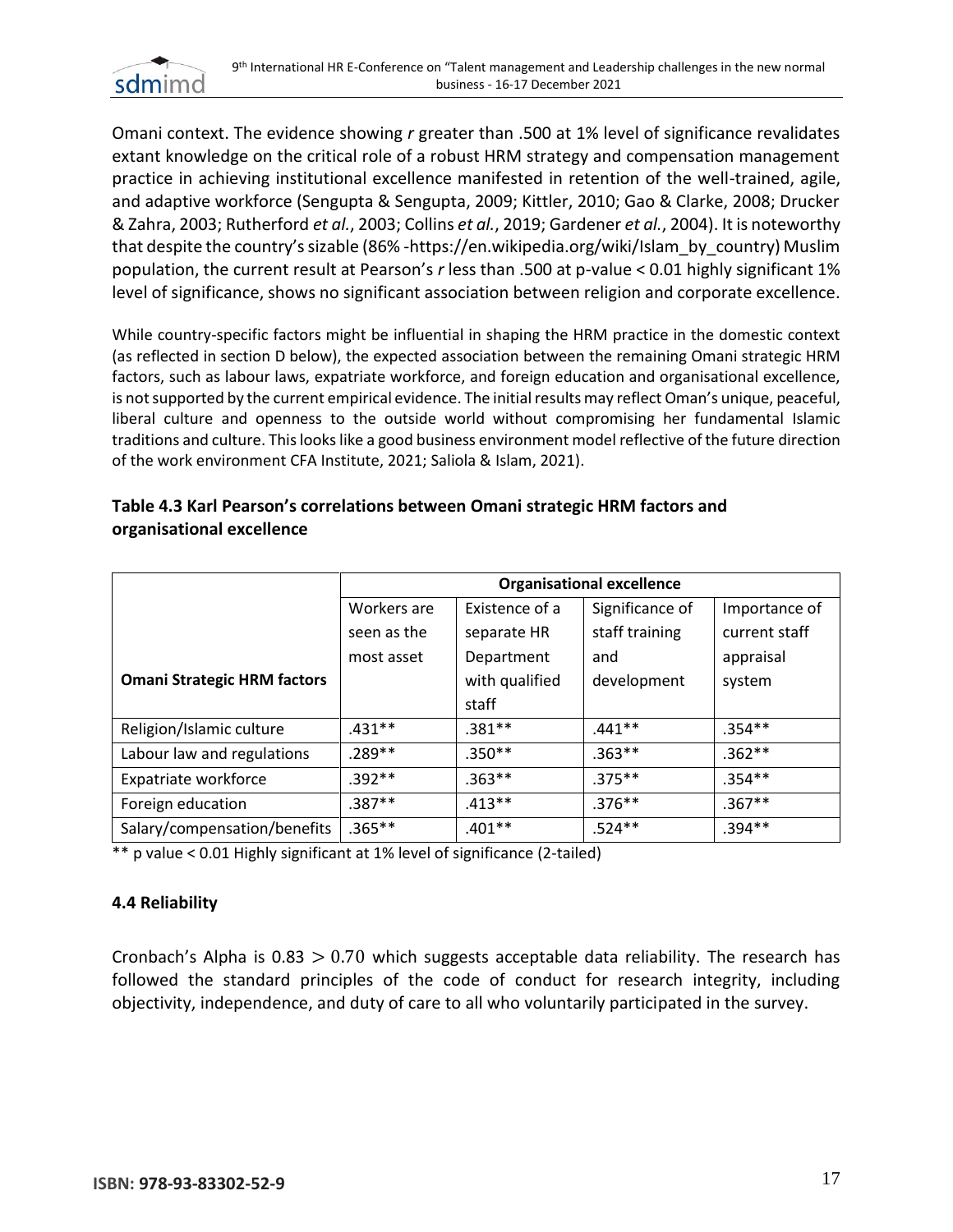

# **V. Conclusion**

While the nature of work is changing rapidly, the Covid-19 era has taught us that "work is what you do, not where you go" (CFI Institute, 2021). Talent management also needs to change with the 'disruptive' occurrences in the increasingly digital, automated, people-centric, global business environment. The workplace of the future will be driven not by the traditional activities of oil and agriculture but by people, brains, and digital intelligence operating in a more inclusive intelligent enterprise (Knickerem, 2021; Wilson & Daugherty, 2021; De Cremer & Kasparov, 2021; Kantrowitz, 2021; Jesuthasan & Boudreau, 2021; Saliola & Islam, 2021; Orduna, 2021) The HR function needs to tech-up with artificial intelligence and machine learning if it is to be effective and efficient. The hybrid new world of work can enable organisations to improve corporate performance, attract and retain talent, make workers more productive and enhance workers' prospects of leading more fulfilling lives by developing "mindset, skillset and toolset" (CFI Institute, 2021, p. 16). Three recommendations are apposite from the current findings:

*Human capital investment*: Government policies should focus on human capital investment through an inclusive education system—wellness benefits and resiliency training, and access to affordable internet. Given the covid-19 pandemic, it is imperative to attach a higher value to employees' well-being; this idea should permeate HRM, including recruitment, creating a positive work-life balance, and generally seeing the HR department as a business partner creating an intelligent organisation. HR managers need to constantly identify skills that are most important for the data-and technology-enabled future and train or recruit people who will be comfortable with the new normal.

*Intentional learning:* Workers should embrace the idea of "intentional learning" (Moldoveanu & Narayandas, 2019), by actively checking to determine the portfolio of skills they need to stay current while creating value for their organisations. There is a need to bridge the gap in staff awareness of the corporate vision, mission, and objectives leveraging the roles of both internal and external stakeholders. Reforming higher education and training ecosystem, especially in employability mindset, skillset, and toolset is required to work well in the increasingly digital technology-infused global workplace. Chief human resources officers (CHROS) and chief learning officers (CLOs) should become more aware of the emergence of 'personal learning clouds' (Moldoveanu & Narayandas, 2019) and embrace technology and upgrade training programmes to equip their workers with the best skills.

*Performance appraisal and compensation management reforms*: Reforming the compensation system in a manner that ensures a sustainable, competitive linkage with corporate strategy. This can be achieved by maintaining the right balance between attracting and retaining talent while providing optimal liquidity. The current finding in the Omani context also calls for greater nexus between the performance appraisal system and job performance.

#### **Present limitations and scope for future research**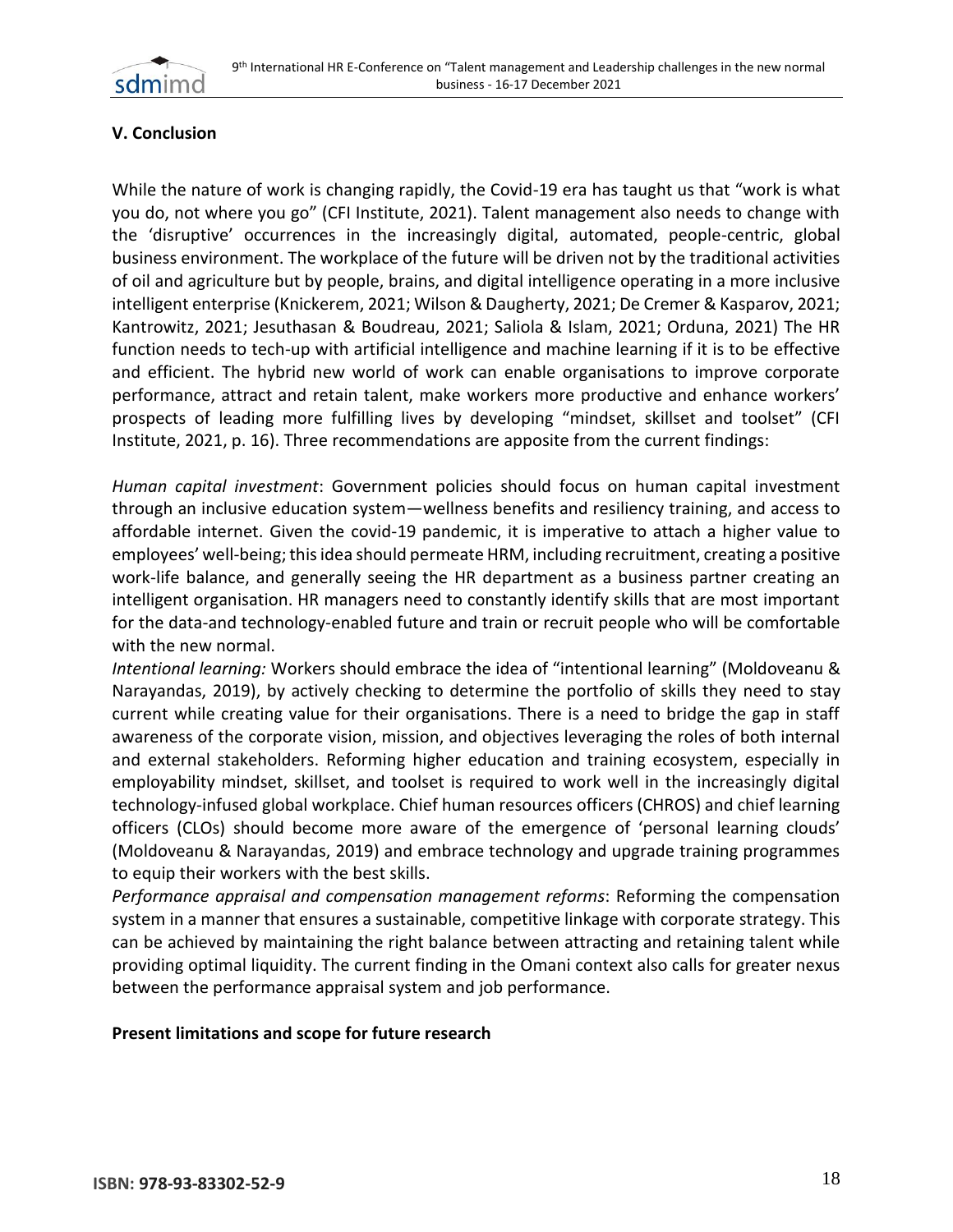

This project has not covered all aspects of HRM practice, for example, succession planning and offboarding, due to time and resource constraints. We have adopted an analytical, correlational approach to a realm of homo sapiens that empirical skeptics may view as non-linear, unpredictable, and plagued with much confirmation bias (Taleb, 2010). Further research is required to confirm the current results using several data sources. Similarly, it is emphasised that a high correlation coefficient does not necessarily imply a direct dependence of the variables (Spiegel & Stephens, 2011); if the relationship is curvilinear, ordinary *r* will give a lower indication of functionality than can be obtained by other measures (Sidhu, 2006). While we have current empirical evidence that sustainable HRM practices and employee job performance could be combined to deliver long-term superior organisational excellence, future research may extend the scope of analysis to advance the knowledge of the McKinsey 7S model (Waterman *et al.,* 1980) in Oman and elsewhere. Establishing the practical nature of further interrelationships between (i) worker's job performance and HRM practice; (ii) between HRM and worker's job performance, and (iii) between Omani strategic HRM factors and workers' job performance are aspects that could be of interest to strategic HRM researchers.

#### **Endnote**

The authors are not aware of any affiliations, memberships, funding, or financial holdings that might be perceived as affecting the objectivity of this paper.

## **References**

Alkhazali, Z., Abu-Rumman, A., Khdour, N., & Al-Daoud, K. (2020). Empowerment, HRM practices and organisational performance: a case study of Jordanian commercial banks. *Entrepreneurship and Sustainability Issues, 7(4),* 2991.

Bhatt, P., & Reddy, S. (2011). HRM practices and its impact on performance-Exploratory Literature Review in the context of Indian SMEs. *Global Journal of Research in Management, 1(2)*. 87-73

Barefoot, B. O., Gardner, J. N., Cutright, M., Morris, L. V., Schroeder, C. C., Schwartz, S. W., & Swing, R. L. (2010). *Achieving and sustaining institutional excellence for the first year of college.* John Wiley & Sons.

Batt, R. (2002). Managing customer services: Human resource practices quit rates and sales growth. *Academy of Management Journal, 45(3),* 587-597.

Bratton, J., & Gold, J. (2017). *Human resource management: theory and practice*. Palgrave.

Borman, D. (2018). *Statistics 101*. Simon & Schuster, Inc.

Boselie, P., & Paauwe, J. (2005). Human resource function competencies in European companies. *Personnel Review, 25(1)*, 7-24.

Bacon, N. (2001). Competitive advantage through human resource management: best practices or core competencies*? Human Relations, 54(3*), 361-372.

Boser, U. (2019). Learning is a learned organisation: Here is how to get better at it*. Harvard Business Review Special issue (Winter 2019),* 33-36.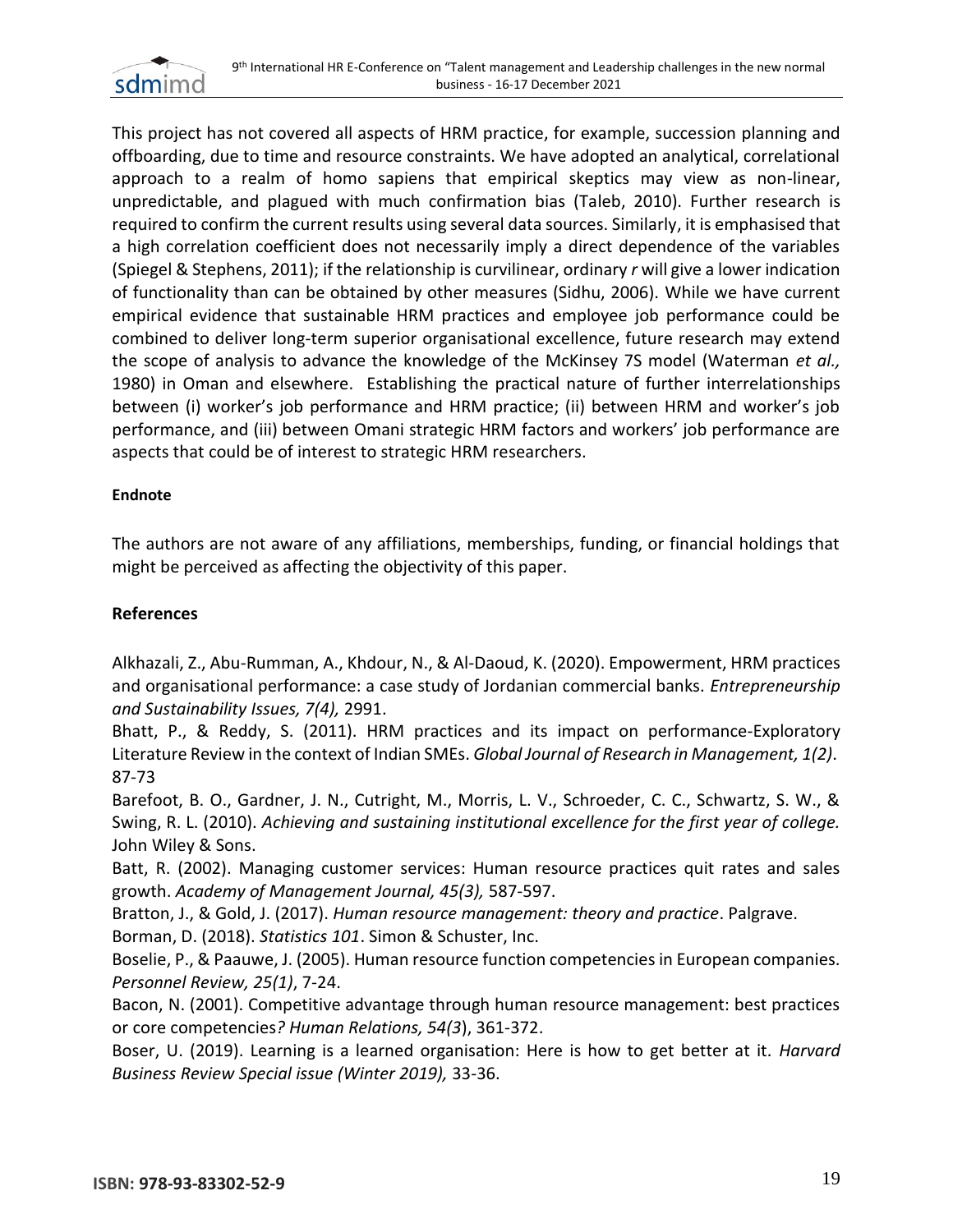

Burkhardt, C. (2021). In practice: "We are seeing talent emerge in unlikely places". Interview in *Harvard Business Review March-April 2021,* 20-21.

Cappeli, P. (2020). Stop overengineering people management*. Harvard Business Review, September-October 2020,* 56-63.

CFA Institute (2021). *The future of work in investment management: The context of careers.* CFA Institute

Collings, D. G., Wood, G. T., & Szamosi, L. T. Eds. (2019). *Human Resource Management A critical approach. 2nd Ed.* Routledge.

Dachner, A. M., & Makarius, E. E. (2021). Turn departing employees into loyal alumni*. Harvard Business Review March-April 2021),* 88-97.

Dalwai, T., & Mohammadi, S. S. (2020). Intellectual capital and corporate governance: An evaluation of Oman's financial sector companies. *Journal of Intellectual Capital, 21(6)*, 1125- 1152.

De Cremer, D., & Kasparov, G. (2021, Winter). AI should augment human intelligence, not replace it. *Harvard Business Review Special Issue, Winter 2021,* 97-100.

Dessler, G. (2013). Fundamentals of human resource management. Pearson.

Drucker, P. (1954). The practice of management. Harper.

Drucker, P., & Zahra, S. A. (2003). An Interview with Peter Drucker. The Academy of Management Executive (1993-2005), 9-12.

Gardner, D. G., Van Dyne, L., & Pierce, J. L. (2004). The effects of pay level on organization‐based self-esteem and performance: A field study. Journal of occupational and organizational psychology, 77(3), 307-322.

Gao, F., Li, M., & Clarke, S. (2008). Knowledge, management, and knowledge management in business operations. Journal of Knowledge Management, 12, 3-17.

Gill, C., & Meyer, D. (2011). The role and impact of HRM policy. International Journal of Organizational Analysis, 19(1), 5-28.

Goyal, D. P., & Ahson, S. I. (2008). Data mining techniques for better decisions in human resource management systems. International Journal of Business Information Systems, 3(5), 464-481.

Groysberg, B., Abbott, S., Marino, M. R., & Aksoy, M. (2021). Compensation packages that drive performance: Principles for designing executive pay. Harvard Business Review, January-February 2021, 102-111.

Haak-Saheem, W., Festing, M., & Darwish, T. K. (2017). International human resource management in the Arab Gulf States–an institutional perspective. The International Journal of Human Resource Management, 28(18), 2684-2712.

Hashemy, S. H., Yousefi, M., Soodi, S., & Omidi, B. (2016). Explaining human resource empowerment pattern and organizational excellence among employees of emergency of Guilan's University hospitals. Procedia-Social and Behavioral Sciences, 230, 6-13.

Hindle, T. (2008). Guide to management ideas and gurus. The Economist.

Huselid, M. A., & Becker, B. (2011). Bridging micro and macro domains: Workforce differentiation and strategic human resource management. Journal.of Management, 37(2), 421-428

Jesuthasan, R., & Boudreau, J. (2021, Winter). What we often get wrong about automation. Harvard Business Review Special Issue, Winter 2021, 106-109.

Johnson, W. B., & Ridley, C. R. (2008). The elements of mentoring. Palgrave Macmillan.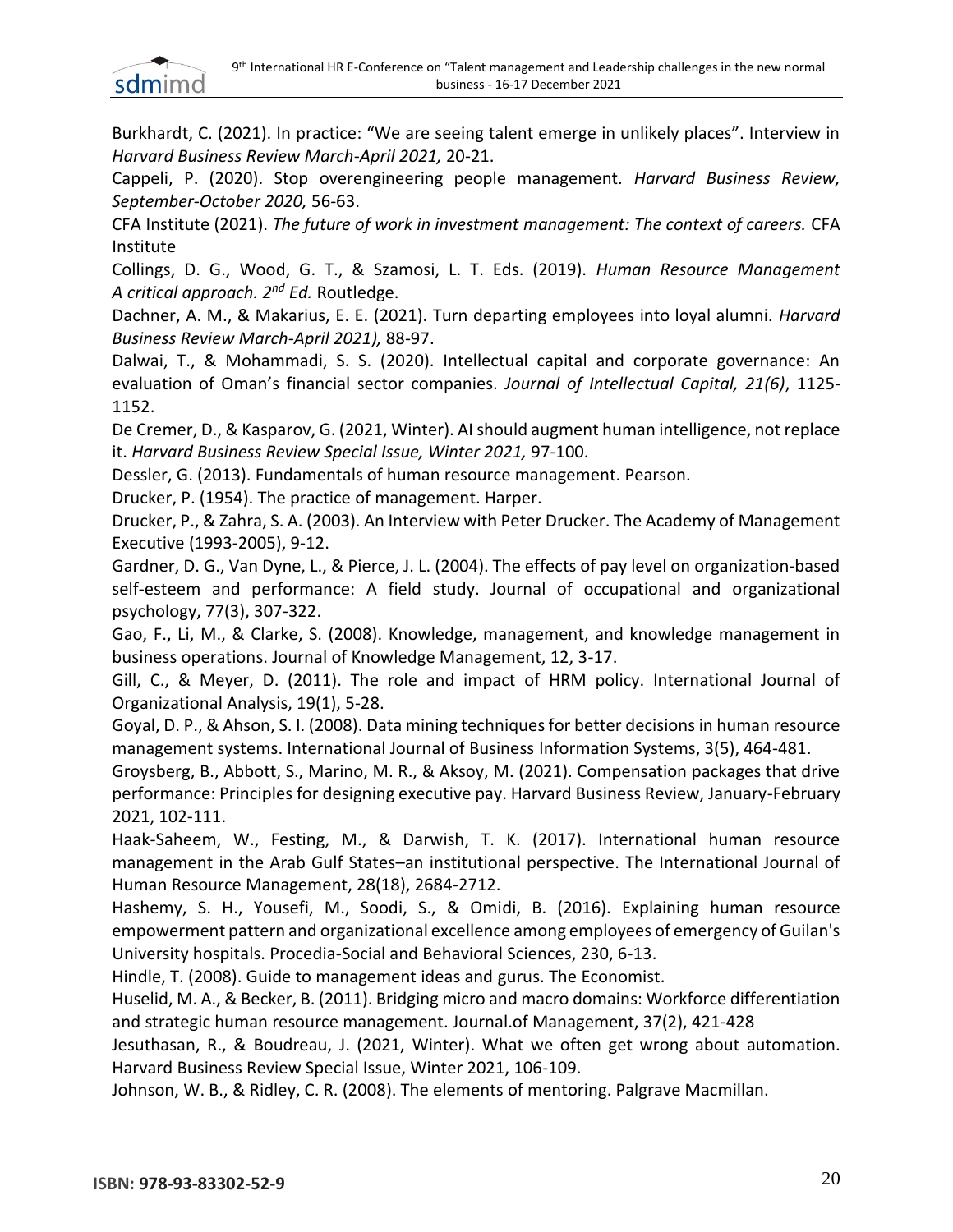

Kantrowitz, A. (2021, Winter). How Amazon automated work and put its people to better use. Harvard Business Review Special Issue, Winter 2021, 104-106.

Kaplan, A. (1998). Maslow on Management. John Wiley & Sons.

Kim, W. C., & Mauborgne, R. (2020). Blue ocean shift: beyond competing. Macmillan.

Kittler, M. G., Ed. (2010). International Business. Pearson Education Limited. pp. 532-563.

Knickrehm, M. (2021, Winter). How will AI change work? Here are five schools of thought. Harvard Business Review Special Issue, Winter 2021, 94-96.

Kothari, C. R., & Garg, G. (2014) Research methodology: Methods and techniques.  $3^{rd}$  Ed. New Age International Publishers.

Lash, A. R., Choi, J., & Lum, M. (2020). 2020 top 250 report. FW Cook. [https://www.fwcook.com/content/documents/publications/10-21-](https://www.fwcook.com/content/documents/publications/10-21-20%20FWC%202020%20Top%20250%20FINAL.pdf)

[20%20FWC%202020%20Top%20250%20FINAL.pdf](https://www.fwcook.com/content/documents/publications/10-21-20%20FWC%202020%20Top%20250%20FINAL.pdf) [12 December 2021].

Lewis, G. (2000). The mentoring manager: Strategies for fostering talent and spreading knowledge. Prentice-Hall.

Mankins, M., Garton, E., & Schwartz, D. (2021). Future-proofing your organisation: Prepare your team to stay ahead in the post-pandemic world*. Harvard Business Review, September-October 2021,* 42-48.

McGregor, D. (1960). *The human side of enterprise.* McGraw-Hill.

Maslow, A. H. (1943). A theory of human motivation. *Psychological Review, 50(4)*, 370.

 Microsoft Inc. (2021, March). "Work trend index: The next great disruption is hybrid work – Are we ready<https://www.microsoft.com/en-us/worklab/work-trend-index> [12 December 2021].

Moldoveanu, M., & Narayandas, D. 2019). The future of leadership development*. Harvard Business Review, March-April 2019,* 40-48.

Morris, S., & Snell, S. (2010). The evolution of HR strategy: adaptations to increasing global complexity. *The SAGE handbook of human resource management*, 84-99.

Nischith, S. (2012). *International Business.* Mysore Book House.

Orduna, N. (2021, Winter). Why robots won't steal your job. *Harvard Business Review Special Issue, Winter 2021,* 100-104.

Peters, T., & Waterman, R. H. (2004). I*n search of excellence: Lessons from America's best-run companies.* Profile Books.

Porter, M. (1998). *Competitive advantage: Creating and sustaining superior performance*. Free Press.

Rao, V., & Al-Battashi, N. (2019). E-HRM advantage and value creation: An empirical study of SMEs in Oman, In Al-Mawali, N. R., Al Lawati, A. M., & Anada, S. Eds., *Diversification of Oman Economy for Sustainable Development: Strategic Issues and Imperatives*. College of Banking and Financial Studies, Oman, pp. 181-187.

Rogers, M. (2021). A better way to develop and retain top talent*. Harvard Business Review Special Issue Fall 2021),* 47-49.

Rutherford, M. W., Buller, P. F., & McMullen, P. R. (2003). *Human resource management problems over the life cycle of small to medium‐sized firms. Human Resource Management*: Published in Cooperation with the School of Business Administration, The University of Michigan and in alliance with the Society of Human Resources Management, 42(4), 321-335.